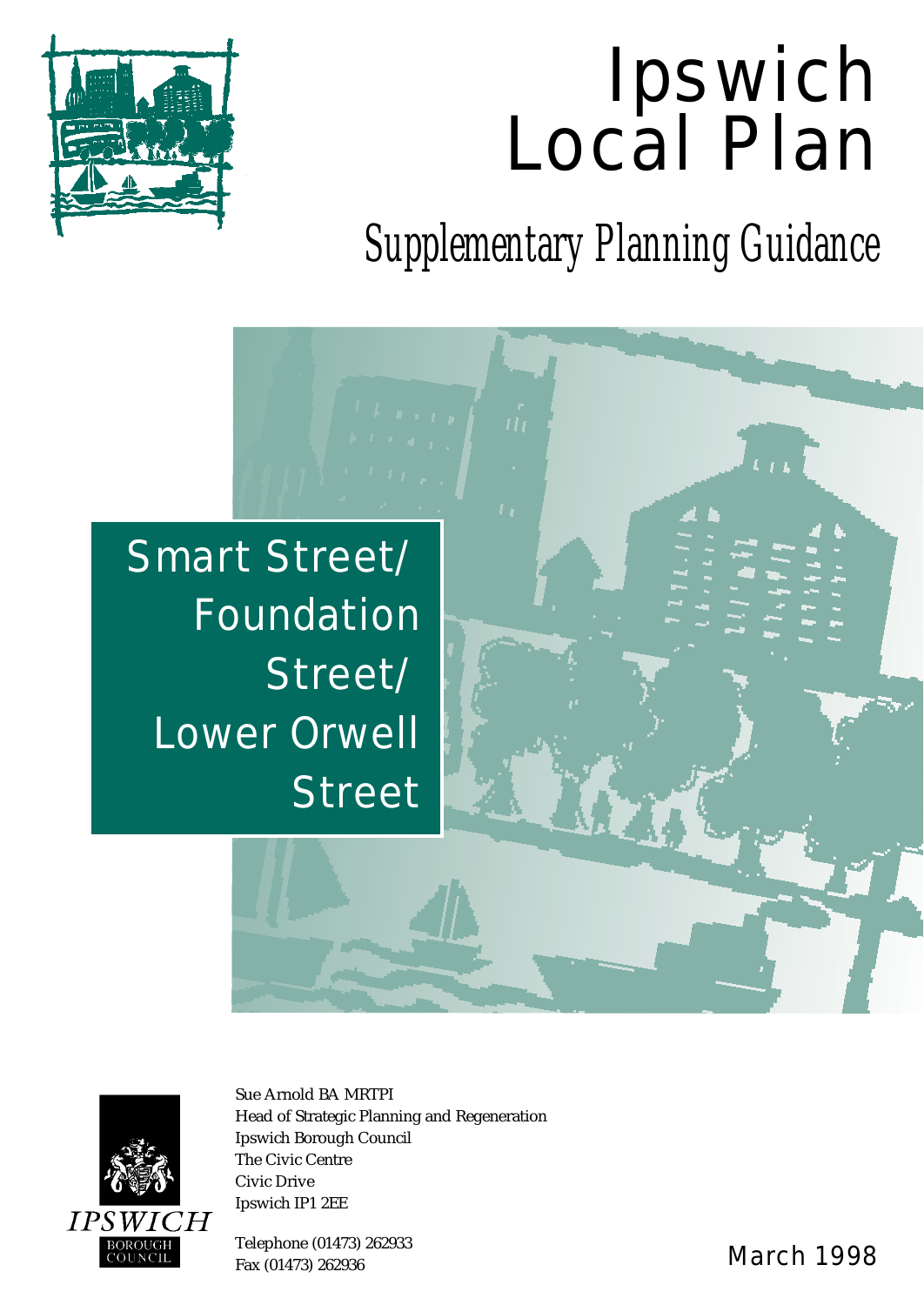#### 1. INTRODUCTION 2 2. SITE CONTEXT 2 3. RELEVANT PLANNING HISTORY 3 3.2 Suffolk College Annex, Smart Street. 3 3.3 6 Smart Street (Newman Motor Sprays) 4 3.4 15-21 Foundation Street (site of) 4 3.5 Eastern Counties Omnibus Company, Foundation Street 4 3.6 Gym and Trim, Lower Orwell Street / Shire Hall Yard 5 3.7 23-27 Foundation Street 5 4. IPSWICH LOCAL PLAN 6 5. DEVELOPMENT CONSTRAINTS 6 5.2 Archaeology 6 5.3 Road traffic noise/air pollution 8 5.4 Ground Water or Land Contamination 8 6. SCALE AND FORM OF DEVELOPMENT 9 6.1 General Principles 9 6.2 Residential Development 9 6.3 Affordable and Special Needs Housing 9 6.4 Landscaping 10 6.5 Built Environment 11 7. TRANSPORT ISSUES 12 7.1 Site Access 12 7.2 Car parking 13 7.3 Pedestrians 13 7.4 Cycling 13 8. COMMUNITY ISSUES 13 8.1 Public Open Space 13 8.2 Play Areas 14 8.3 Contributions towards education provision 14 9. SERVICES  $14$ 9.1 Gas 14 9.2 Electricity 15 9.3 Telecommunications 15 9.4 Water Supply 15 9.5 Drainage issues 16 10. IMPLEMENTATION 16 11. CONTACTS 17 *APPENDICES 1. Local Plan Policies 20*

|  | Local Pian Policies                |                   |
|--|------------------------------------|-------------------|
|  | Site Plan- land ownership          | Inside back cover |
|  | Archaeological Constraints plan    | Inside back cover |
|  | <b>Extract from Cycle Strategy</b> | 26                |
|  |                                    |                   |

#### *Design and layout by Ipswich Borough Council's Corporate Design Unit.*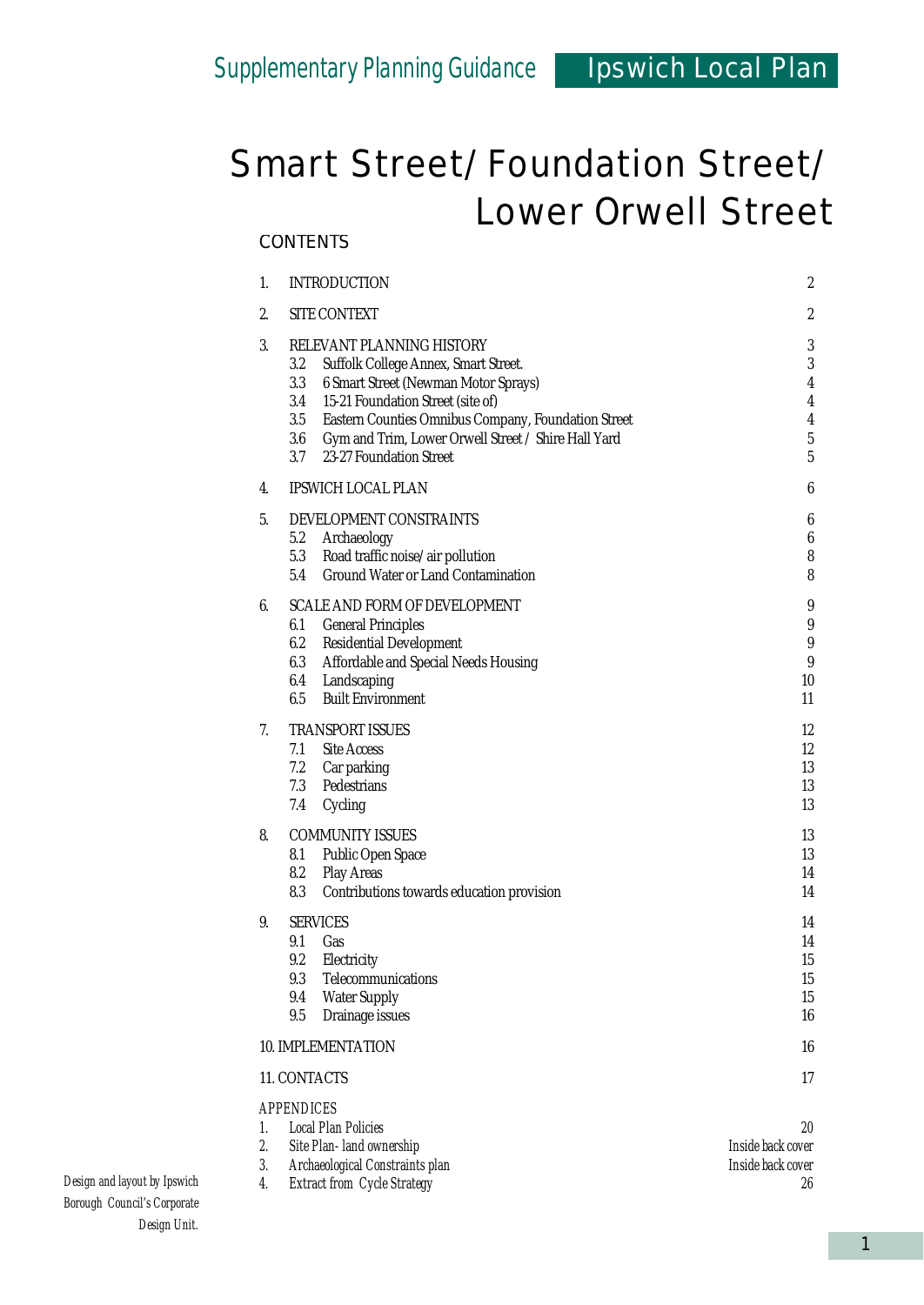### Ipswich Local Plan *Supplementary Planning Guidance*

### Smart Street/Foundation Street/ Lower Orwell Street

| <b>1. INTRODUCTION</b> | This planning guidance provides a framework for the development of<br>1.1<br>land south of Smart Street and west of Lower Orwell Street.                                                                                                                                                                                                                                                                                                                                                 |  |  |
|------------------------|------------------------------------------------------------------------------------------------------------------------------------------------------------------------------------------------------------------------------------------------------------------------------------------------------------------------------------------------------------------------------------------------------------------------------------------------------------------------------------------|--|--|
|                        | 1.2<br>In order to advise prospective developers in preparing detailed<br>proposals for the area the guidance sets out the planning constraints,<br>requirements, standards and design principles. It also helps members of the<br>public to understand and to assess the impact of the proposed development.                                                                                                                                                                            |  |  |
|                        | 1.3<br>This guidance constitutes supplementary planning guidance to the<br>adopted Ipswich Local Plan (November 1997), relevant policies are included<br>within Appendix 1. It will be taken into account by the Borough Council as a<br>material consideration in making decisions on planning applications.                                                                                                                                                                            |  |  |
|                        | 1.4<br>The requirements of the guidance will need to be achieved by legal<br>agreements with developers together with appropriate planning conditions to<br>be determined at the detailed design stage.                                                                                                                                                                                                                                                                                  |  |  |
|                        | 1.5<br>The objective is to achieve a high quality balanced development, well<br>integrated with the existing surrounding residential and commercial<br>developments, meeting housing needs whilst enhancing the local environment.                                                                                                                                                                                                                                                       |  |  |
| <b>2. SITE CONTEXT</b> | 2.1<br>The site is located in the heart of the Town, south of the Central<br>Shopping Area and north of the historic Ipswich Wet Dock.                                                                                                                                                                                                                                                                                                                                                   |  |  |
|                        | 2.2<br>The site lies within the Transition Area defined in the Local Plan. This<br>area is undergoing change away from manufacturing and warehousing uses to<br>one more characterised by offices, recreation and residential uses. During the<br>Plan period it is intended that this area is revived to form the link between the<br>Town Centre and the emerging activities of the Wet Dock.                                                                                          |  |  |
|                        | 2.3<br>The Transition Area contains some particularly attractive streets and<br>buildings. Adjacent to the site to the north are the Grade II listed Tooley's and<br>Smart's Almshouses, rebuilt in 1846 with some C20 additions on the east side.<br>The present 2 storey red brick buildings are on three sides of a garden court<br>with an entrance gatehouse off Foundation Street. Development of the site will<br>need to respect the setting of these adjacent listed buildings. |  |  |
|                        | 2.4<br>The Transition Area includes a number of archaeologically important                                                                                                                                                                                                                                                                                                                                                                                                               |  |  |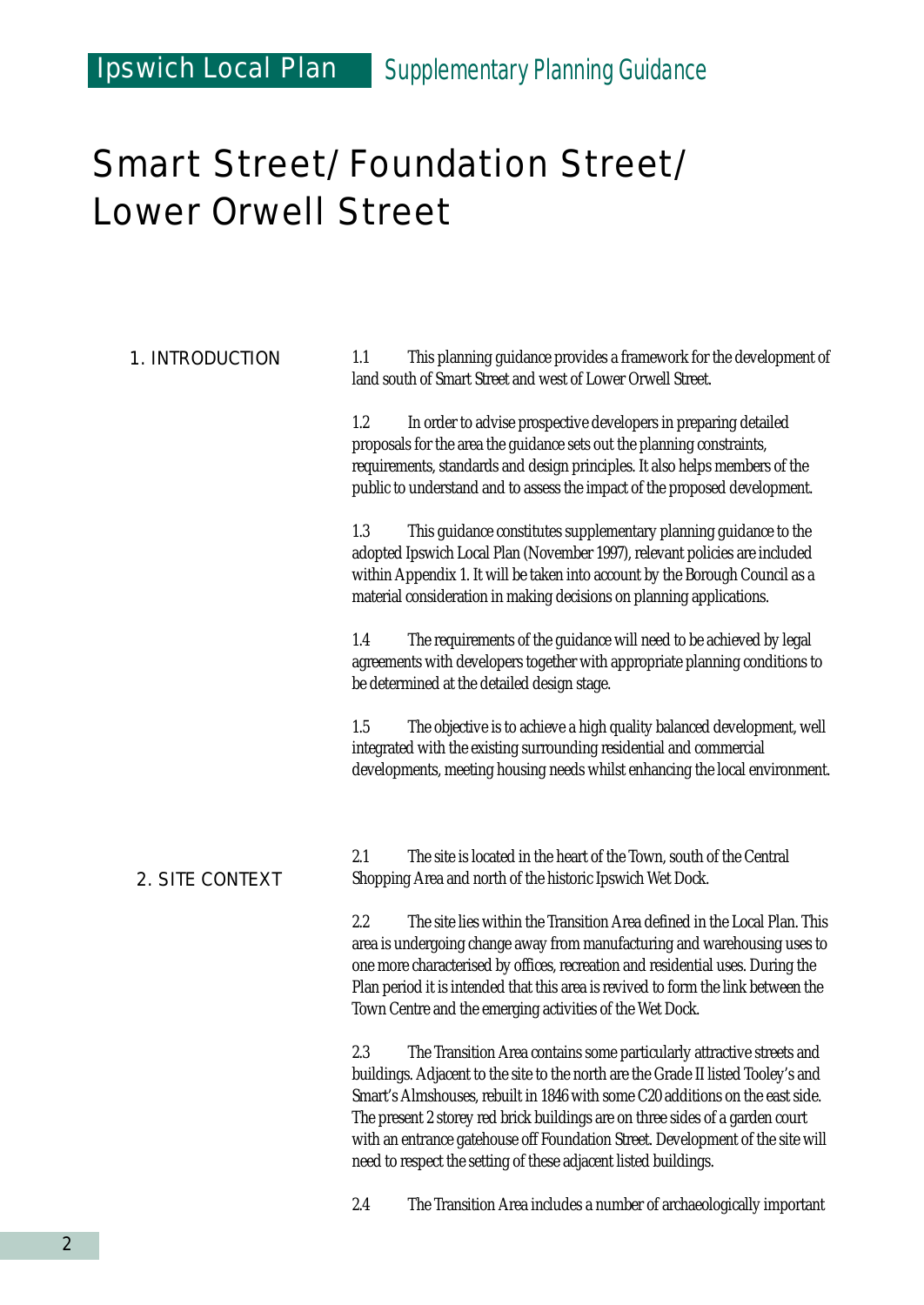sites. To the north of Tooley's and Smart's Almhouses are the remains of a Dominican Friary which is a Scheduled Ancient Monument (SAM). The development site includes three sub-surface SAMs which define parts of the Middle and Late Saxon town and medieval defences. The archaeological requirements for the development of these sites are detailed in Section 4 of this guidance.

2.5 The site lies adjacent to the Central Conservation Area. Proposals for the site will be subject to similar scrutiny as if the site were inside the Area.

2.6 The site is approximately 1.3 hectares in size and is in multiple ownership including parcels owned by Ipswich Borough and Suffolk County Councils.

3.1 In terms of planning history, the site falls into five distinct areas outlined below :-

#### 3.2 Suffolk College Annex, Smart Street.

3.2.1 These buildings were erected in 1891/92 and are typical of the late Victorian School Board style. Built in a substantial manner with local red brick, stone dressings and slate roofs, the buildings continue to contribute to the amenity and townscape of the area, being clearly visible from within the Conservation Area north of the site.

3.2.2 The site has had numerous renewals for temporary classroom accommodation, the latest permission (I/91/0951/DFP) being granted in February 1992 for a period of two years.

3.2.3 In 1986, an inquiry by the County Land Agent was considered for alternative uses for housing or offices either by conversion or redevelopment.

3.2.4 The site is allocated in the Local Plan for housing (Site 5.8).

#### 3. RELEVANT PLANNING HISTORY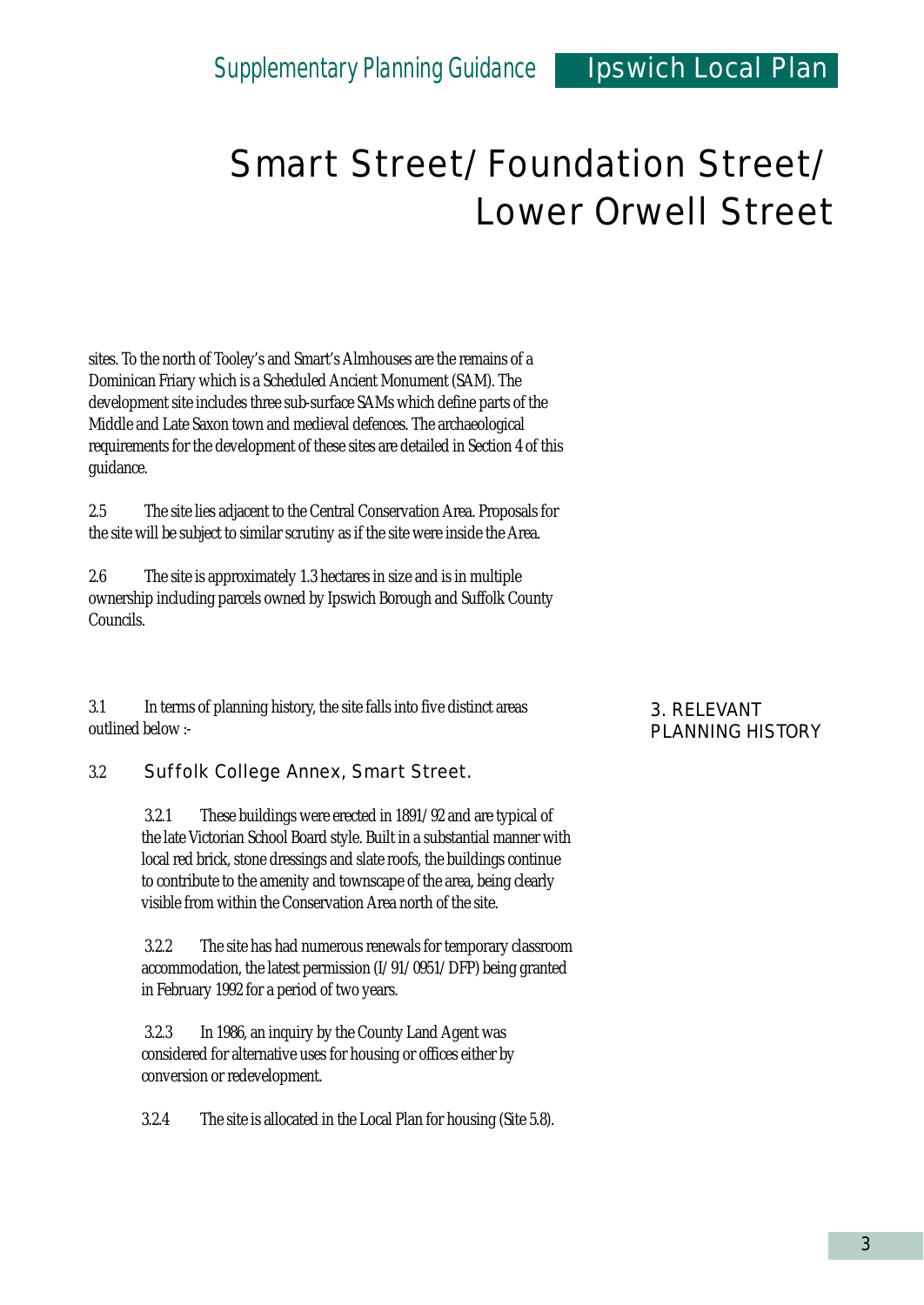### Ipswich Local Plan *Supplementary Planning Guidance*

### Smart Street/Foundation Street/ Lower Orwell Street

#### 3.3 6 Smart Street (Newman Motor Sprays)

3.3.1 These premises have been used for motor car body repairs and spraying since 1943. Part of the property (rear unit) is sublet to another car mechanics business.

3.3.2 This site was included in the Ipswich Central Area Plan (1981) for residential development related in scale to Tooley's and Smart's Almhouses.

3.3.3 In March 1983 the Council resolved to authorise the compulsory purchase of the garage to bring it forward for residential development. Due to financial difficulties, this was not pursued.

3.3.4 The site is allocated in the Local Plan for housing (Site 5.8).

#### 3.4 15-21 Foundation Street (site of)

3.4.1 These properties were demolished between 1966 and 1971. The site is owned by the Borough Council. The site has subsequently been used as a private car park (leased to the Property Services Agency).

3.4.2 This land was proposed for residential purposes in the Central Area Plan along with the adjoining vehicle repair workshops.

3.4.3 The site is allocated in the Local Plan for housing (Site 5.8).

3.4.4 The site contains a sub-surface Scheduled Ancient Monument (No 190) `Area of Middle and Late Saxon town at Corner of Foundation Street and Smart Street'.

#### 3.5 Eastern Counties Omnibus Company, Foundation Street.

3.5.1 In January 1992, the Development Control Sub-Committee approved a planning application (Reference I/648/81) to allow "a single storey rear extension to Lower Orwell Street / Pleasant Row building, the demolition of existing buildings and alterations, new access to Foundation Street, new walls and enclosure Pleasant Row to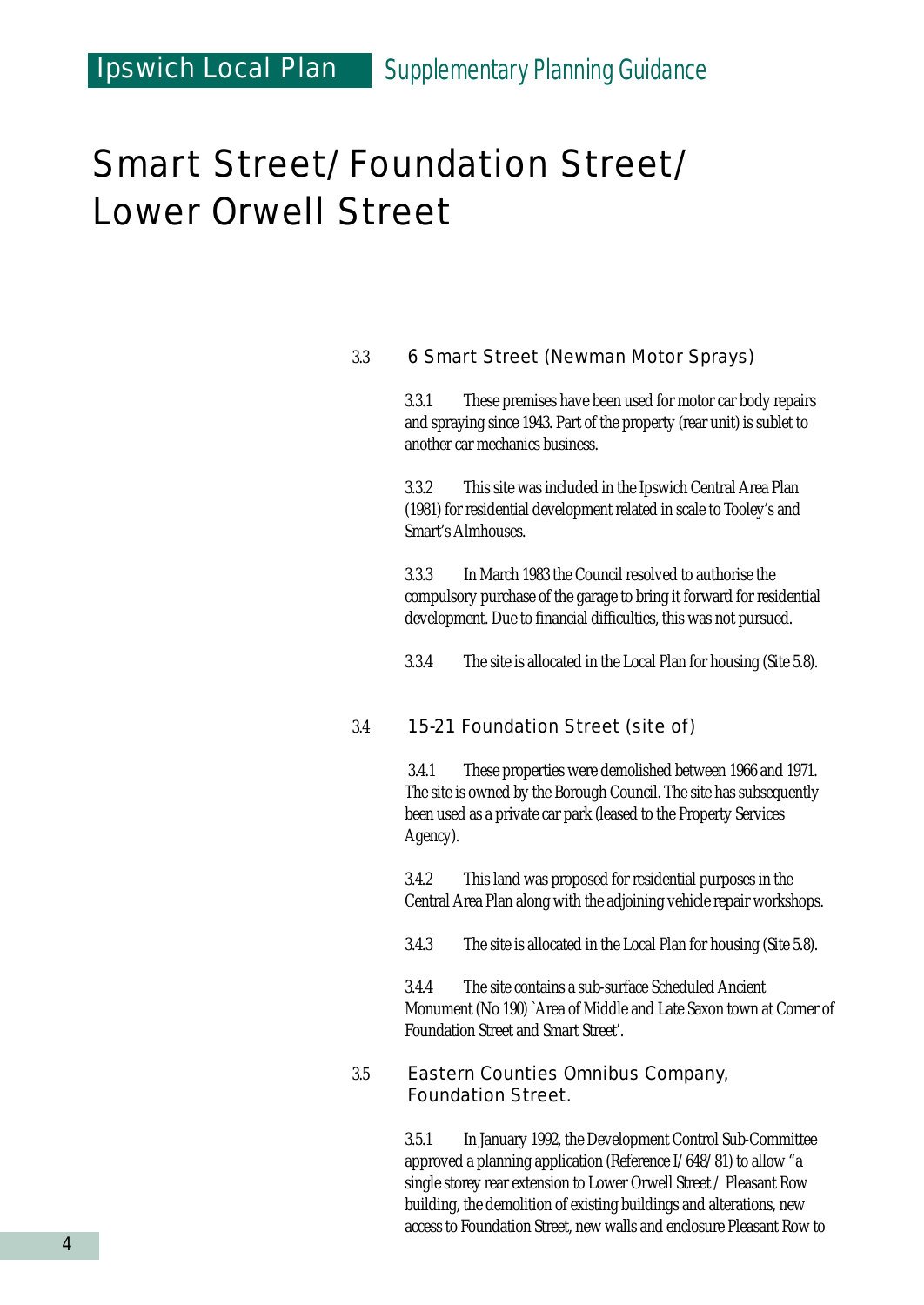pedestrian traffic to facilitate the construction of the approved Star Lane/Fore Street Link Road" . The garage now abuts this heavily used link road.

3.5.2 Landscaping was carried out on the Foundation Street and Star Lane frontages including the planting of a number of trees and ground cover shrubs.

3.5.3 The southern part of the site contains a sub-surface Scheduled Ancient Monument (No 191) `Area of Middle and Late Saxon town off Star Lane'.

#### 3.6 Gym and Trim, Lower Orwell Street/Shire Hall Yard

3.6.1 This building was formerly used as a bonded warehouse by Tollemache and Cobbold Breweries.

3.6.2 In September 1982, planning permission (Reference I/532/82) was granted for the conversion of the property to a health club, including bar, sauna and gymnasium.

3.6.3 The southern part of this site (currently used as a car park) contains a sub-surface Scheduled Ancient Monument (No 189) `Area of Middle and Late Saxon and medieval defences, off Shire Hall Yard'.

#### 3. 7 23-27 Foundation Street

3.8.1 The existing housing at 23-27 Foundation Street is not affected by the proposed redevelopment and is excluded from the development area.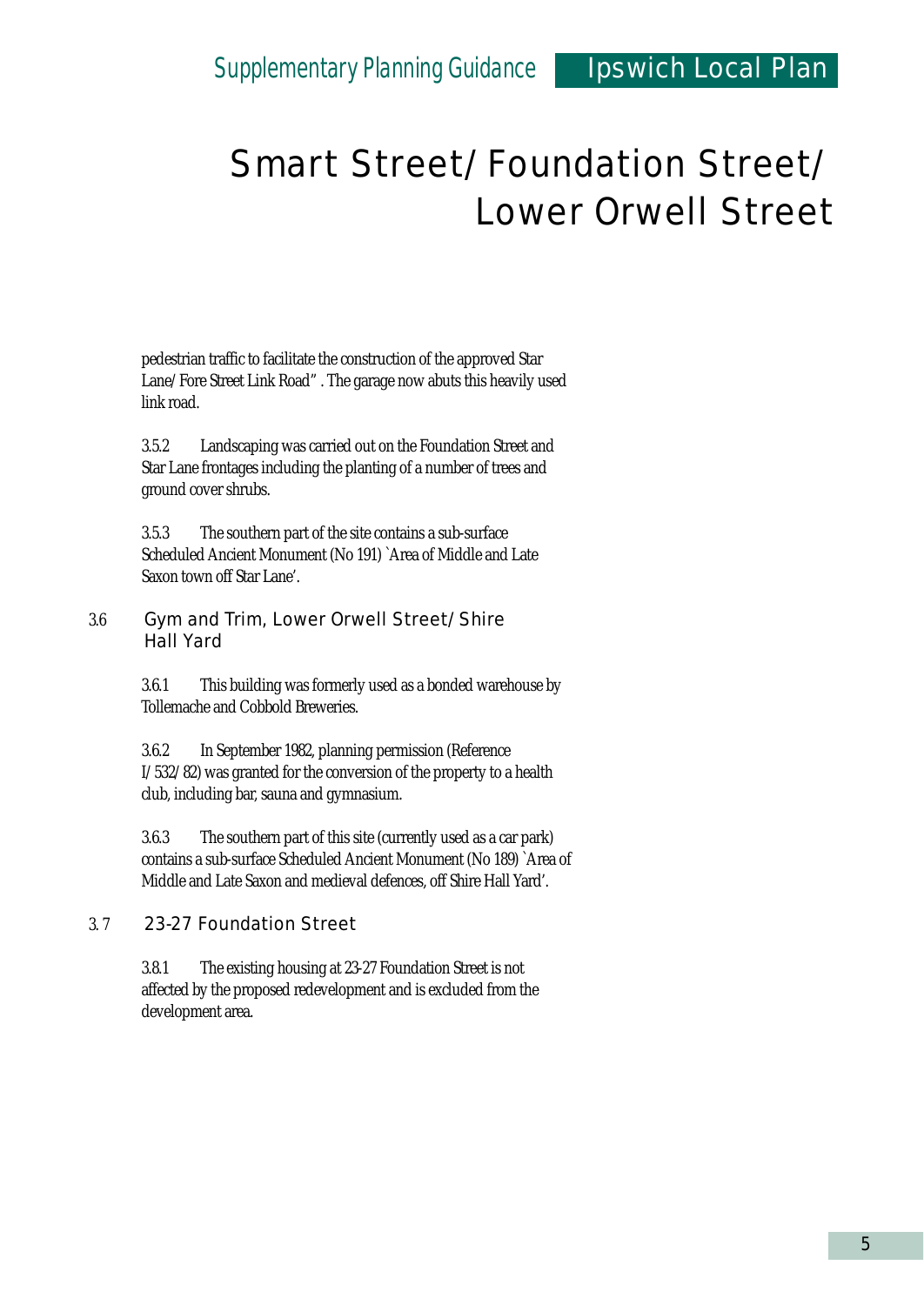### Ipswich Local Plan *Supplementary Planning Guidance*

### Smart Street/Foundation Street/ Lower Orwell Street

#### 4. IPSWICH LOCAL PLAN

4.1 The Ipswich Local Plan was adopted on 27th May 1997. The Local Plan sets out policies and detailed proposals for the development and use of land up to 2006.

4.2 The Local Plan Strategy promotes the concept of sustainable development by seeking to make adequate provision for new development whilst taking account of the need to protect the town's natural and built heritage. The Strategy has two main purposes:-

to protect and enhance Ipswich's built and natural heritage; and

to accommodate new growth in ways which will enhance the environment, improve the quality of life and create economic opportunity.

4.3 The Smart Street site lies within the Transition Area, defined in the Local Plan. This Area includes an established residential community which has been strengthened by new residential development in recent years. It is an objective of the Plan to reinforce and consolidate this community by the allocation of sites for residential development.

4.4 Part of the Smart Street site (see Section 3 above) is allocated for housing under Policy WD5 which states :-

#### WD5 The following sites in the Transition Area are allocated for residential development in accordance with Policy H5.

Site No. 5.8 Suffolk College Annexe, Smart Street. Site Area 0.30 hectare.

#### 5. DEVELOPMENT CONSTRAINTS

5.1 There are primarily two constraints which may impinge on the development of this site for housing. The first is the archaeological requirements prior to redevelopment, impacting upon the layout and eventual shape and form of the scheme. The second is potential traffic noise/air pollution from the Star Lane/College Street cross town gyratory route and existing industrial properties on the northern quays of the Wet Dock to the south of the site.

#### 5.2 Archaeology

5.2.1 The Smart Street site lies within an Area of Archaeological Importance defined by the County Council's Archaeological Department. This Area largely encompasses Anglo-Saxon deposits which are of international importance.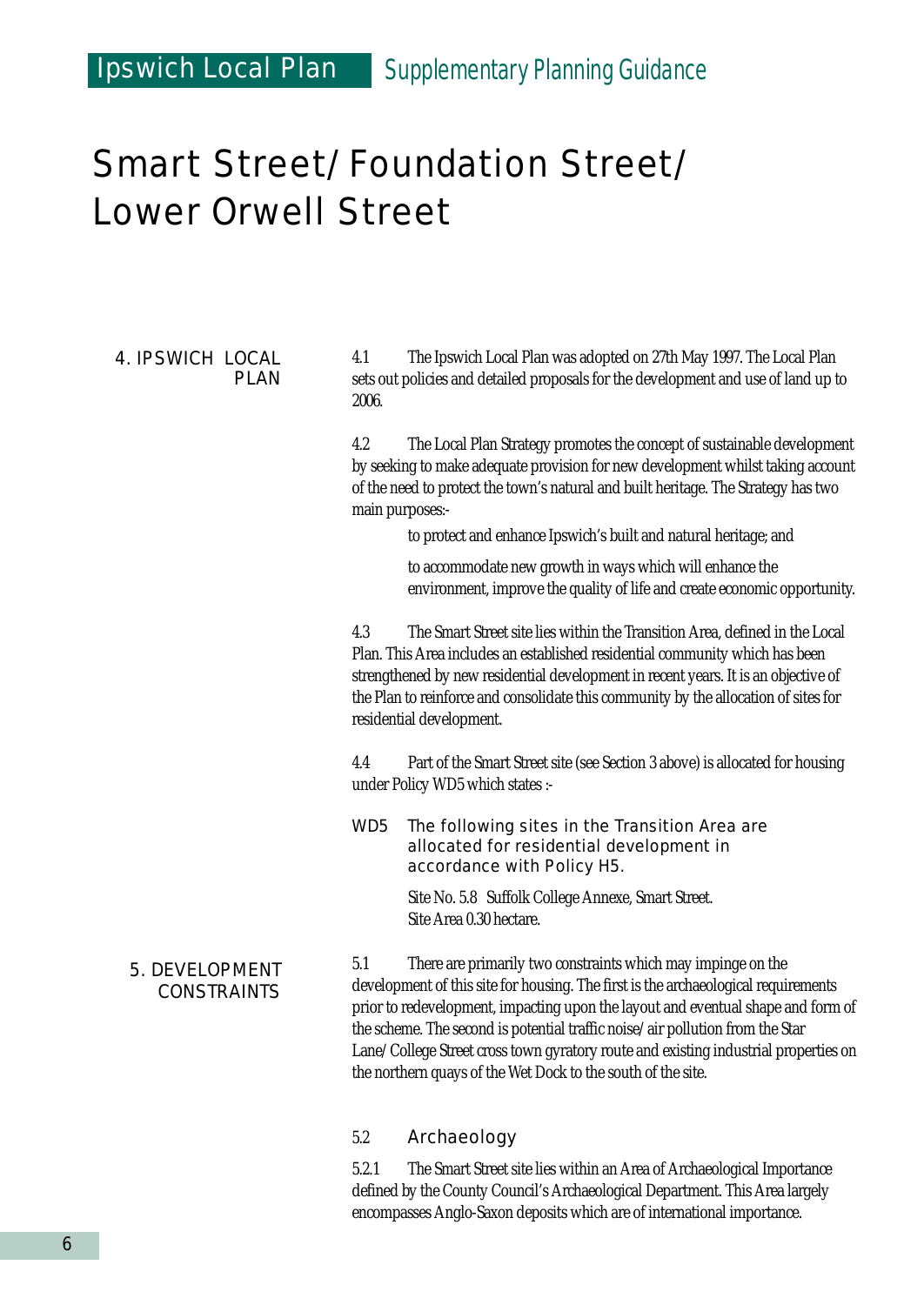5.2.2 Three parts of the site are also designated as Scheduled Ancient Monuments (SAMs). No works can be carried out on these sites without consent from the Secretary of State for National Heritage. Application for Scheduled Ancient Monument Consent may take a few months to progress and should be accompanied by detailed proposals.

5.2.3 There is a general presumption that nationally important sites should be preserved in situ (PPG16 paragraph 8). However, in this central urban location, development will not be precluded providing that :-

> a) The development is designed to minimise damage (ground disturbance) to the archaeological deposits;

b) Provision is made for the adequate recording of any archaeological deposits which would otherwise be (unavoidably) damaged or destroyed.

5.2.4 Two sections of the northern part of the development area (see Appendix 2) have been previously excavated, providing a detailed knowledge of the depth, importance and vulnerability of archaeological deposits.

5.2.5 The site is divided into two halves by the medieval town ditch (see Appendix 3). This is a deep feature which may cause foundation problems but is of limited archaeological interest.

5.2.6 The overburden (topsoil lying on top of stratified archaeological deposits) varies in thickness from about 1.5 metres at the Foundation Street end to 0.5 metres at the Pleasant Row end. The south western part of the site requires confirmation at the depth of overburden. The depth of overburden to the east of the town ditch is unknown apart from at the Fore Street end where it is 0.6 - 0.8 metres. A safety margin of at least 0.3 metres is recommended by the Archaeolgical Unit for raft foundations to avoid damage to archaeological remains.

5.2.7 In the areas of the site where overburden is 1.1 metre or less in depth, the complete ground plans of any buildings will require excavation. On the evidence of available information, the area with more than 1.1 metre of overburden (the western part of the site) could be developed with raft foundations without archaeological excavation.

5.28 On the basis of current knowledge about deposits in this area it is unlikely that any development scheme can be implemented without prior excavation of large areas of the site. This is likely to represent a significant development cost (in the region of £300,000).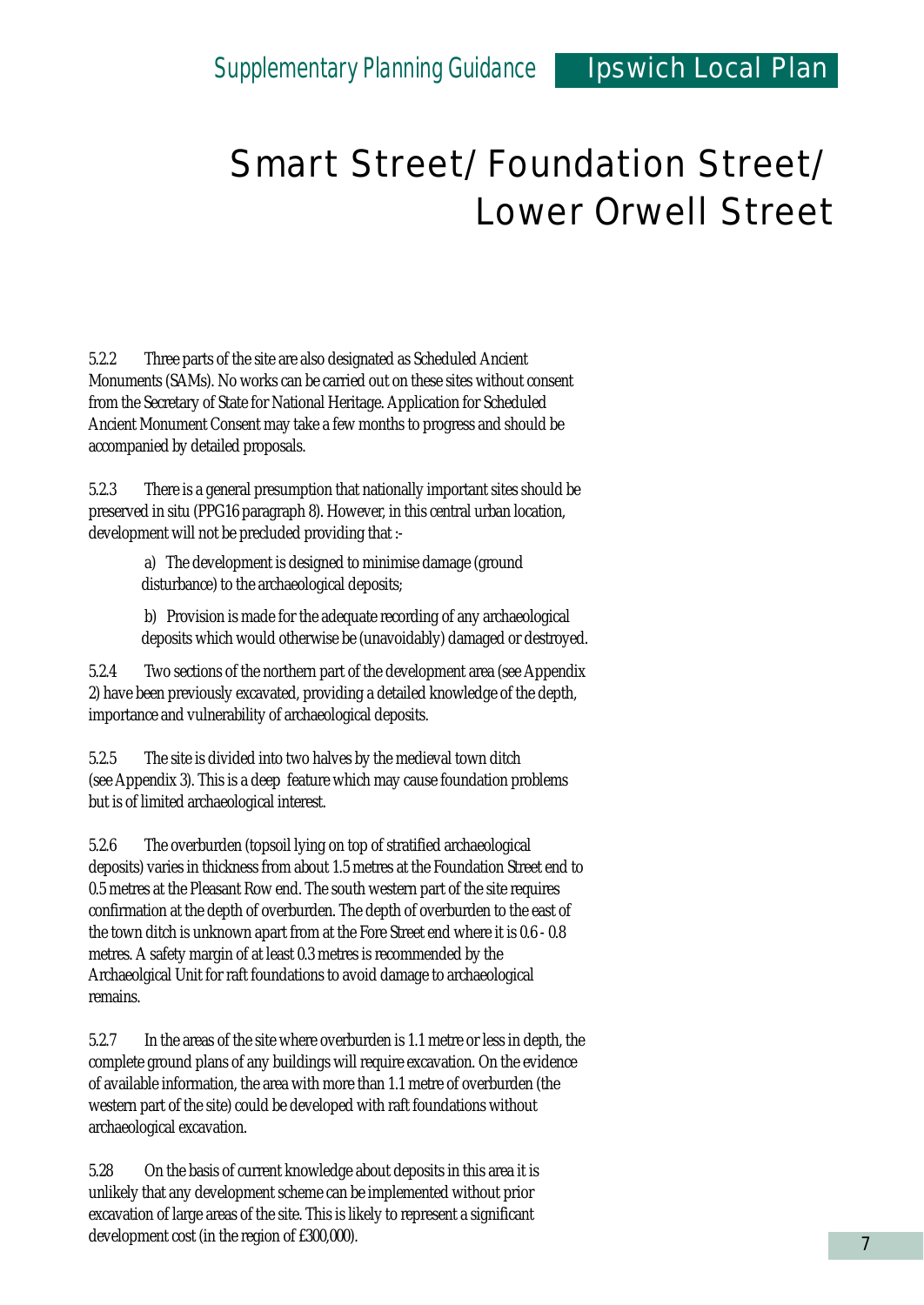### Ipswich Local Plan *Supplementary Planning Guidance*

### Smart Street/Foundation Street/ Lower Orwell Street

#### 5.3 Road traffic noise/air pollution

5.3.1 PPG24 Planning and Noise (September 1994) provides guidance on acceptable noise levels for noise sensitive developments such as housing. A noise survey was carried out on 20th and 21st November, 1997. The noise exposure category (NEC) forecast for the site (day time) is Category C and (night time) Category D. These readings were taken from the perimeter of the Eastern Counties car park and Star Lane. PPG24 states that premises should not normally be developed within an area classified as NEC Category D.

5.3.2 Further monitoring points have established that the nearest permissable boundary line for residential development would be along the current border of the bus depot shed wall and the car park.

5.3.3 Road traffic noise and air pollution (from both Pauls and Allied Mills) is a significant factor in consideration of the potential of this site and it is expected that development proposals will take account of this and that necessary mitigation measures will be incorporated as part of the detailed design. These mitigation measures are likely to take the form of :-

(i) engineering

the protection of noise sensitive buildings by the improvement of sound insulation through double glazing; additional sound insulation in the roof, doors, walls etc; and possibly forced ventilation to avoid the need to open windows; and/or

#### ii) layout

adequate spacing between the source of noise (e.g. gyratory road network) and noise sensitive buildings (houses), noise attenuation measures such as screening by natural barriers (landscaping), other buildings, or non-critical rooms in buildings.

#### 5.4 Ground Water or Land Contamination

5.4.1 The site is not known to the Council as being contaminated. However, the Eastern Counties Bus Depot may be the subject of land contamination through their operations. Road vehicle fuelling, servicing and repair stations are notorious for spillages of diesel oil, detergents, antifreeze, break fluids, solvents and paints. The same problems could apply to the Newman Motor Repairs site.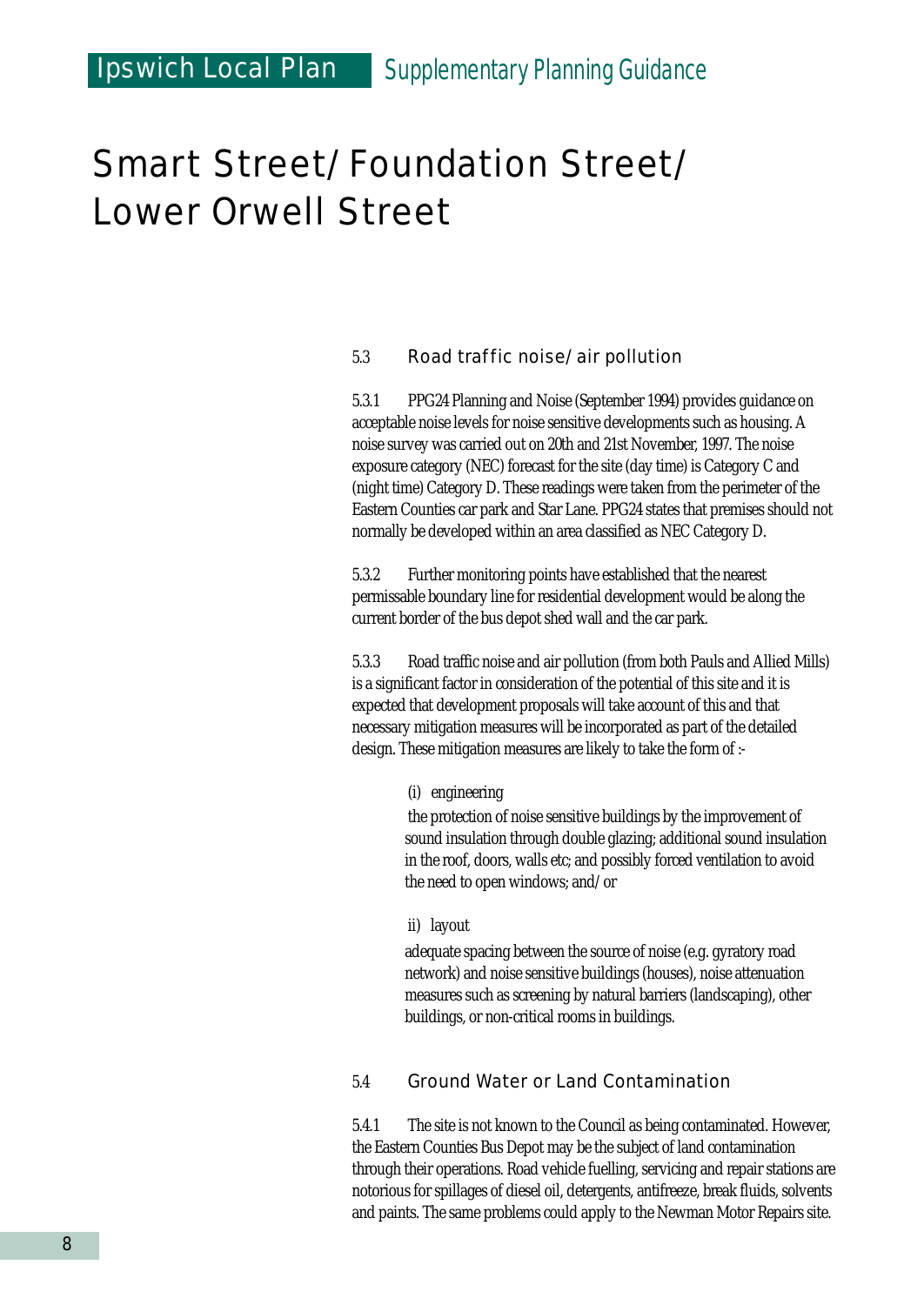5.4.2 Any prospective developers will need to carry out their own survey work to ascertain potential pollution of the site.

#### 6.1 General Principles

6.1.1 Successful development of this site requires a scheme to overcome the technical problems at an economic cost. This must be done whilst giving full consideration to the issues set out within this guidance, and be in line with Local Plan Policy and other relevant guidance.

6.1.2 A comprehensive scheme is the preferred option for the development of the site in order to balance housing provision with potential archaeological, noise and ground contamination constraints.

6.1.3 However, a phased approach to development may be acceptable providing each phase provides adequate access and opportunities for open space and play area provision.

#### 6.2 Residential Development

6.2.1 Proposals for new housing development will be considered against Policy BE7 and a variety of other policies which are outlined at Appendix 1.

6.2.2 The Council considers a medium to high density of 40-60 dwellings per hectare (16-24 an acre) is appropriate for this central location.

6.2.3 Although not listed, the Council will seek the retention and conversion of the Suffolk College Annex buildings as part of the proposed housing scheme.

#### 6.3 Affordable and Special Needs Housing

6.3.1 The need for affordable housing is a recognised material planning consideration and the Council will continue to enable the provision of affordable and special needs housing (Policy H10). In particular, as it is considered that more than 40 units can be accommodated on the site the Council will seek to secure a reasonable mix of house types and an element of affordable and special needs housing on the site (Policy H11 and Circular 13/96: Planning and Affordable Housing). This element of affordable and special needs housing will be secured by a Section 106 Agreement.

#### 6. SCALE AND FORM OF DEVELOPMENT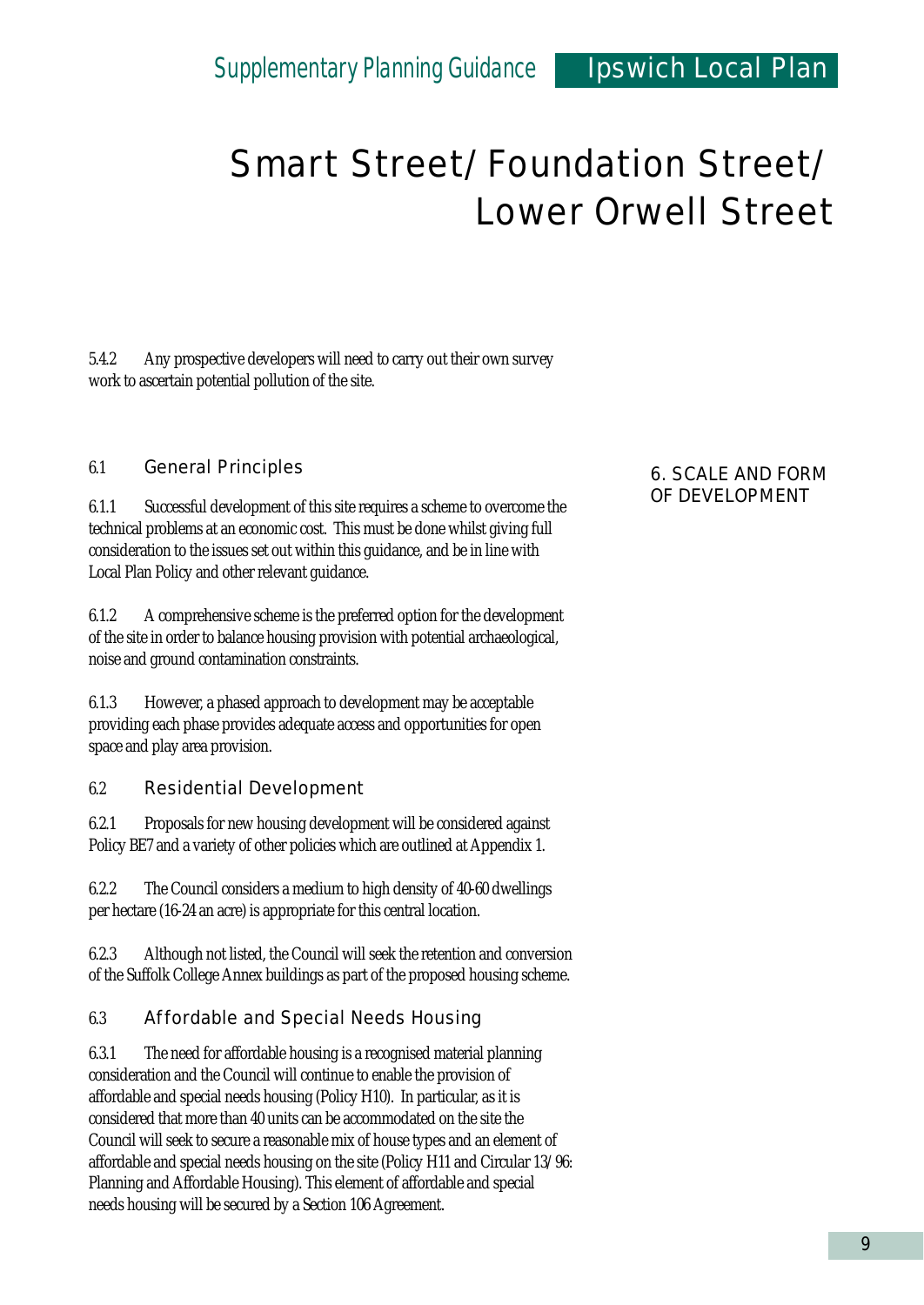6.3.2 The proportion of affordable housing will be up to 30% of the total number of houses on the site and will be provided by Registered Social Landlords, in association with the Borough Council and the private sector whilst recognising the limitations on the Social Housing Grant. The rate of development will be determined by market conditions, by the level of funding allocated for schemes within the Borough by the Housing Corporation, and by the Borough Council's own programme for housing investment.

6.3.3 Major involvement from Registered Social Landlords will be helpful, and developers should contact the Council's Housing Resource Development Officer at an early stage to discuss this matter further.

6.3.4 The Council aims to assist people with disabilities to live as independently as possible by ensuring an increasing proportion of the housing stock is designed to accessible standards. In particular the Council will require the special needs housing to include housing for the elderly, people with disabilities and people in need of support (Policies H12 and H13). Liaison will be required with Social Services at the County Council.

6.3.5 In this development a minimum of 10% of all units should be specifically designed to be capable of adoption to the standards set out in Wheelchair Housing (HDD Occasional Paper 2/75, DoE 1975) without further structural alteration (Policy H13). The Council has produced Supplementary Planning Guidance on `Accessible Housing'. This is a material consideration in the assessment of applications for housing development.

6.3.6 Based on housing need, there is a requirement for a wide range of size and type of affordable homes. The Council must be consulted on the mix of affordable dwellings for the site.

#### 6.4 Landscaping

6.4.1 There are existing trees of amenity value within the site, including a large mature specimen at the rear of the Smart Street Annex and the more recent planting around the "Gym and Trim" site and the Bus Depot. These trees must be surveyed with a view to retention within any new layout.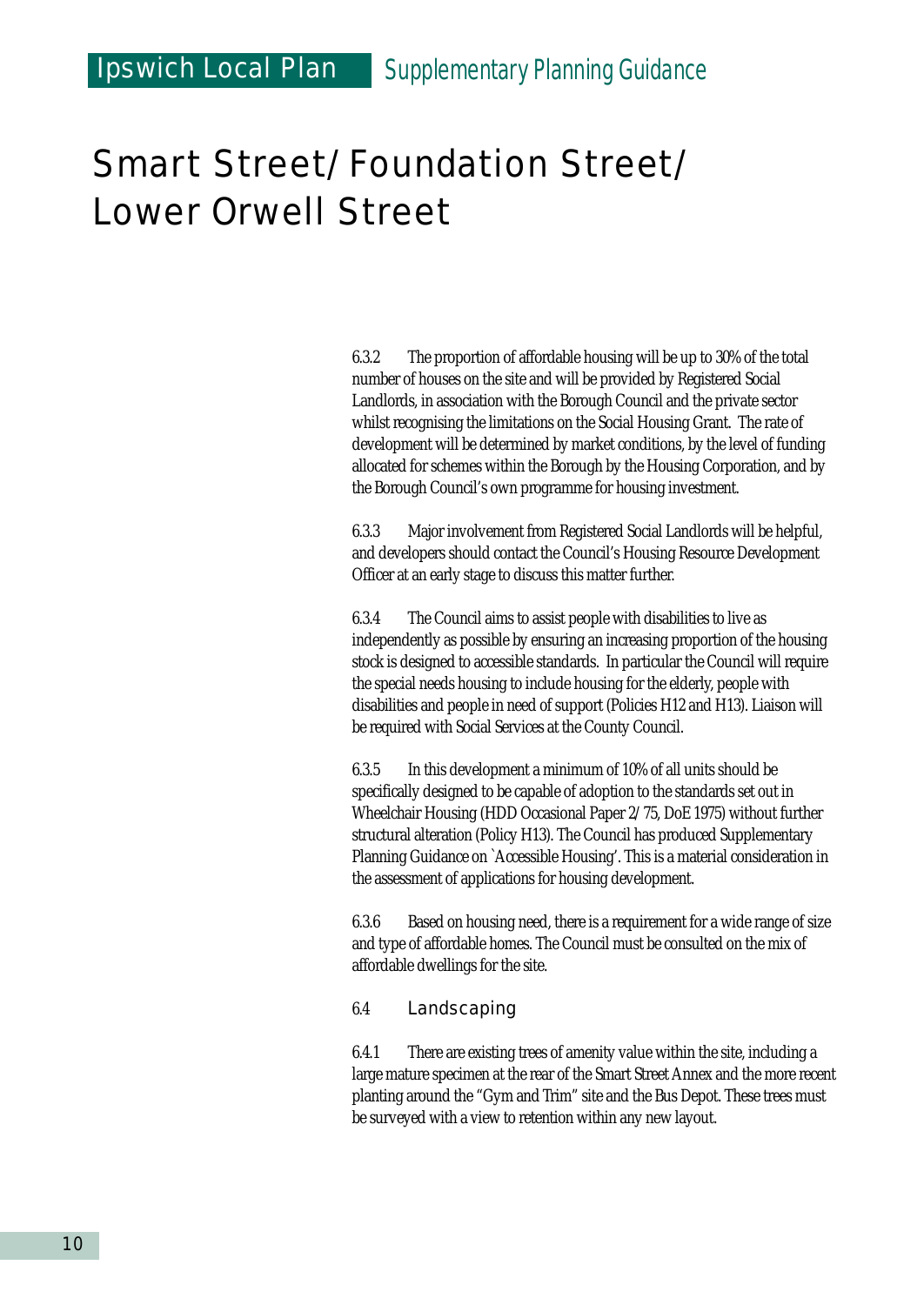6.4.2 Any development proposal must be accompanied by a landscaping scheme which should include new tree planting (Policy NE6). The landscaping scheme must relate to the layout of the housing development. Further guidance on landscaping can be found in the Suffolk Design Guide for Residential Areas 1993.

#### 6.5 Built Environment

6.5.1 The Council will expect to see the principles of the Suffolk Design Guide for Residential Areas incorporated in this important development site.

6.5.2 It is important to ensure that any new development complements and respects the characteristics of the site and its surroundings (Policies BE1 and BE2). One specific design objective should be to reinstate a positive street frontage to Foundation Street, which has lost some of its former "corridor street" character as a result of post-war site clearance. Development should respect the scale and character of the surviving traditional cottages (nos 23-27 Foundation Street).

6.5.3 The development should result in a pleasant and safe place for people to live, providing a human scale environment and a sense of place, and seeking to reduce crime. It will be judged against the specific criteria in Policy BE7.

6.5.4 Space around the dwellings will be necessary to permit adequate natural lighting and provide private amenity space. Layout of the development should pay regard to the guidelines contained in paragraph 2.5 of Development Control Policies and Design Guidelines 1992, published by Ipswich Borough Council.

6.5.5 Safety and security must be considered in the design and layout of buildings and the spaces around them (Policy BE13). In particular public paths and circulation routes must include clear sight lines, be well lit, and avoid unnecessary unused spaces and recesses.

6.5.6 The development should be well landscaped and have a sense of enclosure, a sense of place, and must be based on principles to avoid crime as outlined in Secured by Design - a police initiative launched in 1989 (contact the Suffolk Constabulary Architectural Liaison Officer).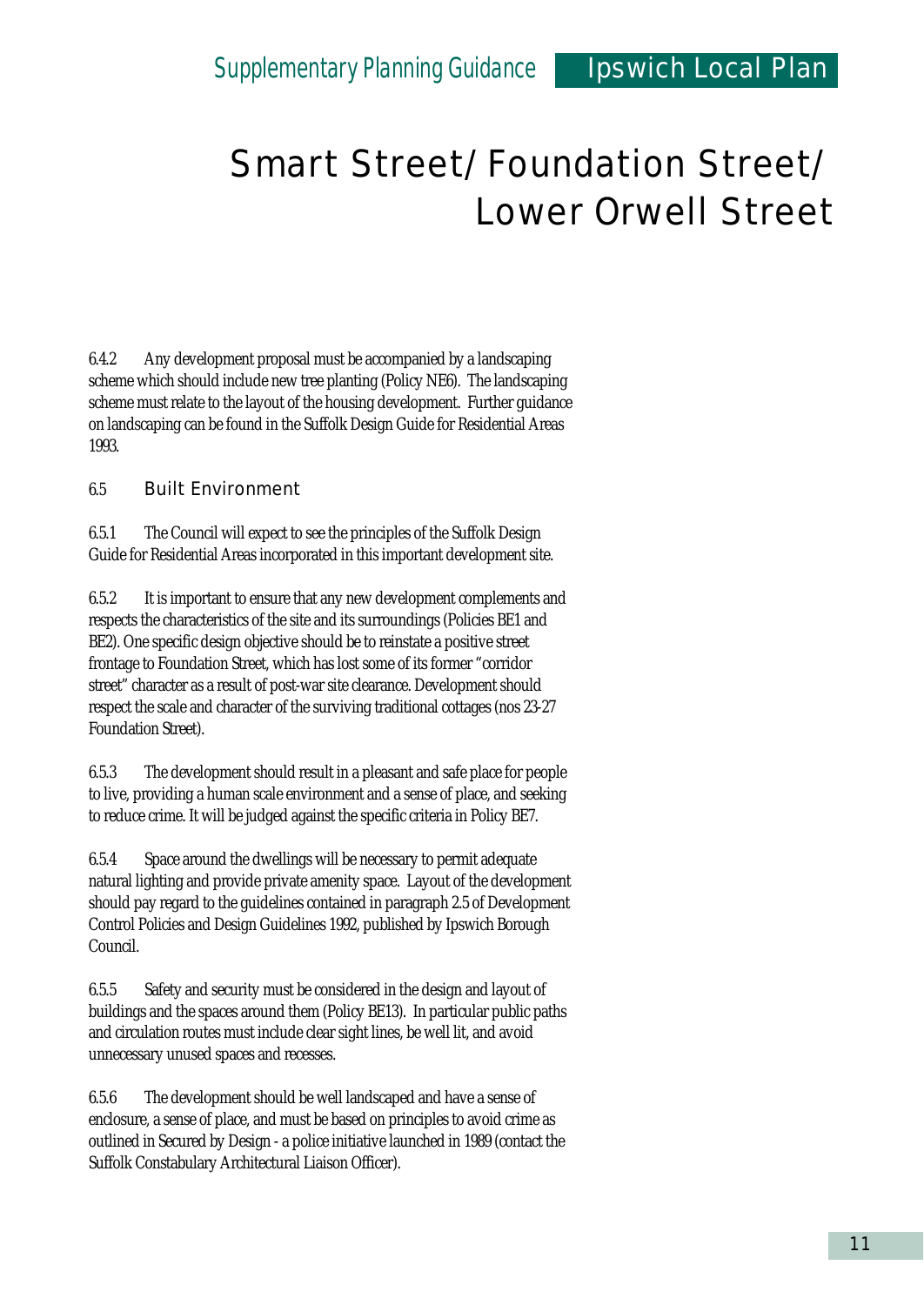6.5.7 The Council is seeking to achieve a barrier free environment in which all people can go about their everyday working and leisure activities. New buildings, their approaches and spaces around them must be designed in a way to allow freedom of movement to all, with adequate provision for people with disabilities integrated into the design and layout of the new development (BE10).

6.5.8 The Council is keen to seek the retention and reinstatement of traditional boundaries and to ensure they form part of new developments where appropriate. Brick walling will be required for boundary walls and fences adjacent to public walkways, and close boarded fencing where open to public view (Policy BE15).

6.5.9 The layout must be designed so as to comply with the Council's and County Surveyor's standards relating to road traffic.

6.5.10 Particular attention must be paid to car parking, which must be well landscaped and not allowed to dominate the layout. If group parking courts are used they must not be relegated to a backland site, they should relate to the houses they are meant to serve and must be surfaced and landscaped to a high standard.

6.5.11 The Council will expect suitable provision for siting and screening of bin storage areas and statutory undertakers equipment (Policy BE17).

6.5.12 The use of renewable energy and the conservation of existing energy resources are important environmental considerations. The Council will expect energy conservation and the use of alternative and renewable sources of energy in the design and layout of the development (Policy NE27).

#### 7. TRANSPORT ISSUES

#### 7.1 Site Access

7.1.1 The Suffolk Design Guide for Residential Areas outlines the requirements for access to the site and the design standards required. The type of access road(s) required will mainly depend on the number of houses within the site.

7.1.2 Smart Street, Shire Hall Yard and part of Pleasant Row are adopted highways.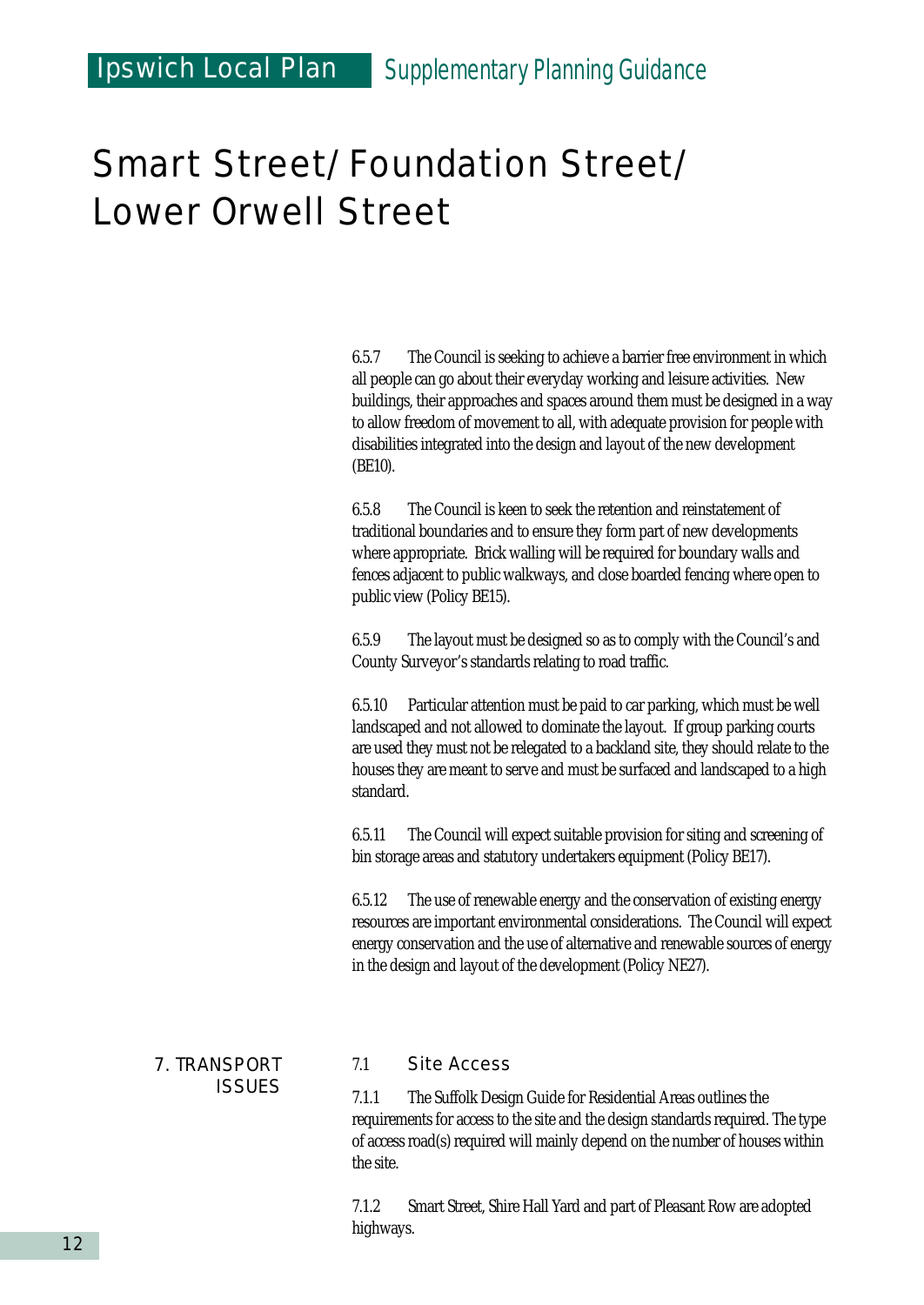7.1.3 The preferred option for access into the site is off Foundation Street and Lower Orwell Street.

7.1.4 Internal layout, design and access details will need to be agreed with the Borough Engineer.

#### 7.2 Car parking

7.2.1 The development sites lies within the Central Car Parking Core, where only operational car parking spaces are allowed for new developments. It is expected that only the absolute minimum number of car parking spaces should be provided within this scheme.

#### 7.3 Pedestrians

7.3.1 The Council aims to encourage walking as a means of getting around the town in order to carry out everyday activities, and considers the design and layout of pedestrian routes to be of vital importance. This development must take account of the needs of pedestrians, and any pedestrian access must be safe and convenient to use and link with existing routes. Opportunities must be taken to improve pedestrian facilities by providing new links through the site (Policy T8).

#### 7.4 Cycling

7.4.1 The Council recognises that cycling is an energy efficient and healthy way of travelling which does little to cause traffic congestion.

7.4.2 The Council has produced a Cycle Strategy *(see extract at Appendix 4)* which seeks the provision and improvement of facilities for cyclists in new developments, including long and short term cycle parking.

#### 8.1 Public Open Space

8.1.1 The Council is committed to providing new open space and considers that the provision of recreational open space is a necessary and integral part of residential schemes containing 15 or more homes (Policy RL6). An area of open space should be provided within the site with safe pedestrian links providing easy access from the whole of the site. The area of new open space provided by the development should be approximately 0.1-0.15 hectares.

8. COMMUNITY **ISSUES**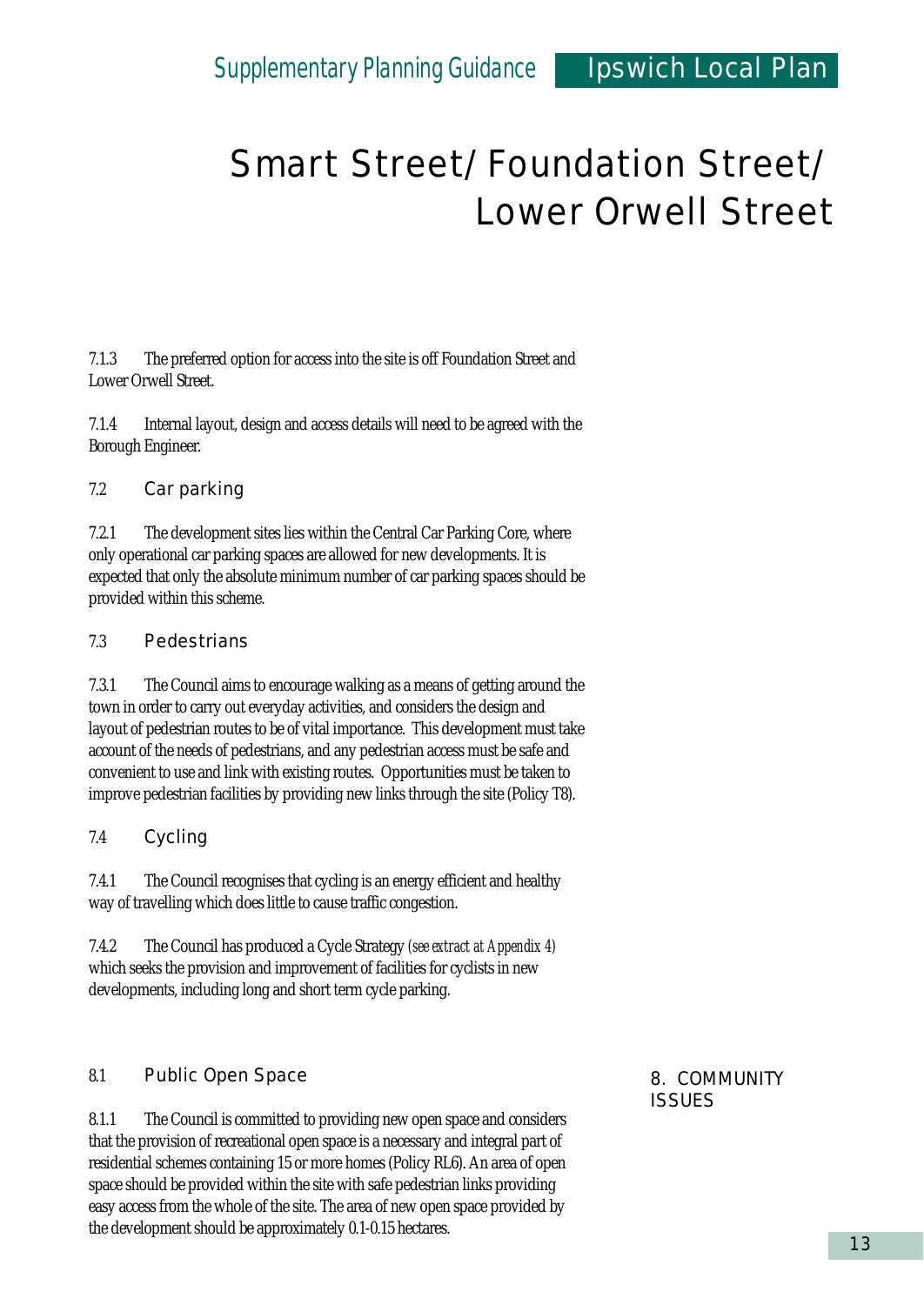#### 8.2 Play Areas

8.2.1 The Council has produced Supplementary Guidance for the provision and management of equipped play areas which is available for purchase and will apply to this development.

8.2.2 This development will be expected to provide or finance the provision of play spaces (Policy RL12) in accordance with this Guidance. The size and number of play area depends on the layout and the number and type of houses on the site.

8.2.3 The Council will require the developer to lay out play areas in accordance with the Council's Standards for play areas (Policy RL13) and then convey the land together with a commuted sum for its maintenance back to the Council.

#### 8.3 Contributions towards education provision

8.3.1 Local Plan policy CF8 seeks seeks a contribution towards school places where residential development creates extra demand which cannot be accomodated within existing schools.

8.3.2 The site falls within the catchment area of St Helen's County Primary School and Northgate High School. St Helen's Primary School is expected to reach capacity by the summer of 1999. Northgate High School already significantly exceeds its academic capacity.

8.3.3 The County Council Education Department consider that a residential development of 60 units will generate a need for 14 primary school places and 12 secondary school places. These numbers will be significantly higher if the social housing element to be provided is predominantly for families. These school places would be attributable to this development and would, therefore, require a contribution towards their provision.

#### 9. SERVICES

#### 9.1 Gas

9.1.1 Transco is the transportation arm of BG plc and as such is responsible for all mains and services. Transco retains records of its equipment and is responsible for this existing equipment and any alterations that may be required.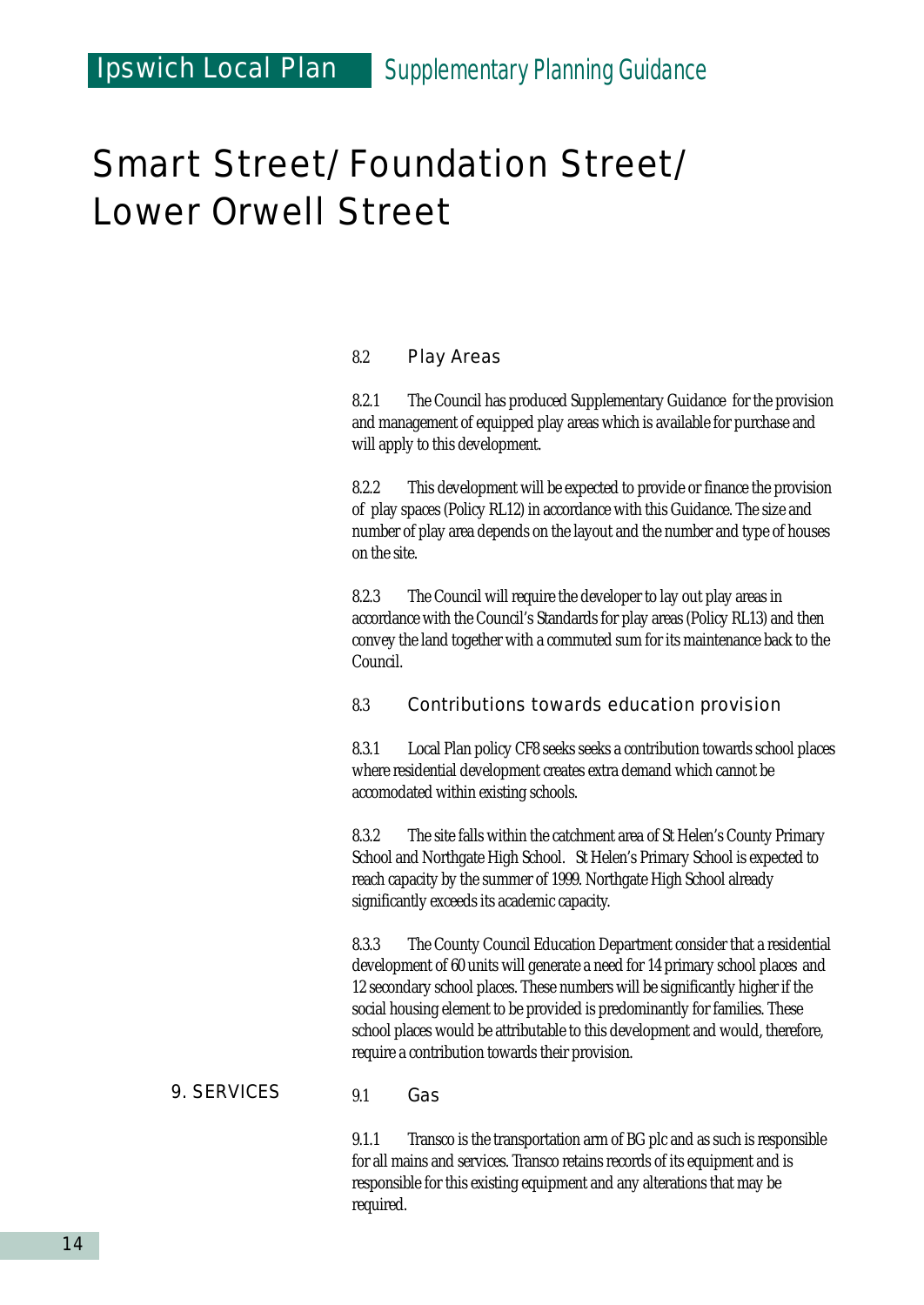9.1.2 Details of existing low pressure gas mains in the area have been supplied. From their records, the anticipated distance from a suitable gas main is five metres to the site, and a low pressure main is available in Foundation Street.

9.13 Costs may be incurred for the removal of any existing services on site or the diversion of gas apparatus as a result of the construction of off site works, ie. access roads, sewers etc. Full details of such works should be forwarded to Transco at the earliest opportunity.

9.14 Transco can provide a quotation once more detailed information is received.

#### 9.2 Electricity

9.2.1 Eastern Electricity has informed the Council that any development would require the laying out of new low voltage mains, feeding into the existing high voltage cables in the area.

#### 9.3 Telecommunications

9.3.1 British Telecommunications has plant in the area. They have advised that close liaison during the design will reduce diversion costs to a minimum. They have confirmed that telephone services can be provided to the development and that there will be no ''off-site'' costs to provide the service to the site.

9.3.2 Mercury Communications Ltd has notified the Council that it has no apparatus in the area at present which could be affected by redevelopment.

9.3.3 East Coast Cable Ltd has supplied the Council with drawings showing the approximate position of plant. Should alteration to this plant be necessary, then the developer would be charged. Both Cable TV and Telephony services supplied by East Coast Cable Ltd could be made available from existing supplies in the area.

#### 9.4 Water Supply

9.4.1 Mains diversion or new mains may be required. More details will be required from either the developers, their agents or architects when actual proposals for the development have been drawn up.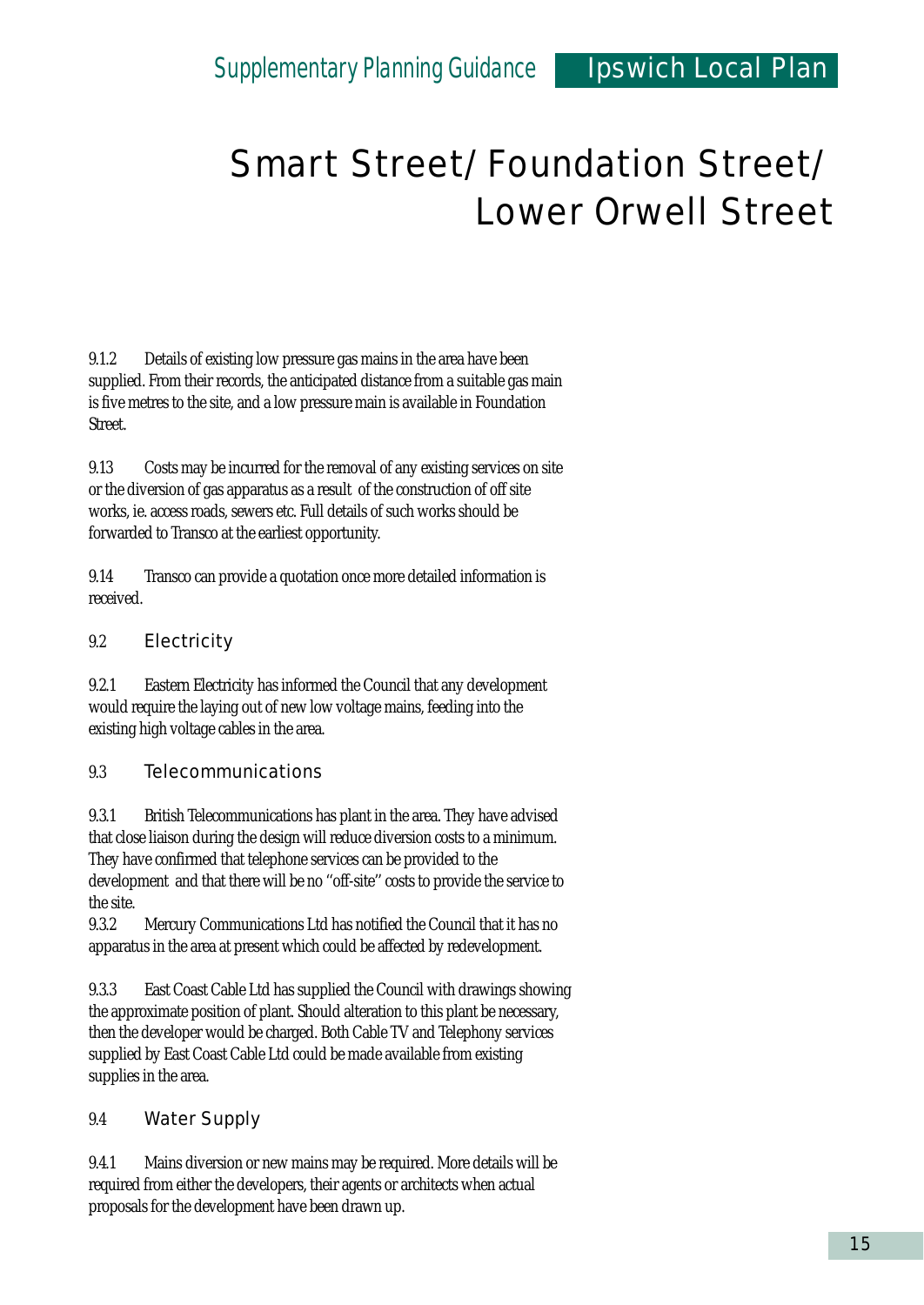#### 9.5 Drainage issues

9.5.1 Anglian Water is not aware of any drainage constraints which would be likely to affect the timing of development on-site.

9.5.2 It will be necessary to contact Anglian Water to obtain permission to connect to the public sewer.

9.5.3 The Environment Agency has no objection in principle to the development of the site and would not impose any constraints on development. It assumes that the site would drain to existing sewers.

9.5.4 Separate surface water and foul water sewers should be provided, which may be suitable for adoption, subject to agreement by Anglian Water and the developer.

#### 10. IMPLEMENTATION

10.1 The next stages leading up to commencement of development on this site will be as follows :

- (a) Archaeological evaluation
- (b) Planning permission including:
	- (i) Infrastructure design and technical approvals
	- (ii) Approval of reserved matters for development
- (c) Application for Scheduled Ancient Monument Consent.

10.2 It is expected that development of this site will be carried out by the private sector along with some involvement from Registered Social Landlords (Housing Associations).

10.3 Those facilities which relate directly to the new housing such as open space and play areas are likely to be the subject of specific planning agreements as to the timing of their provision. A planning agreement will only be sought where this is a necessary and reasonable part of planning permission.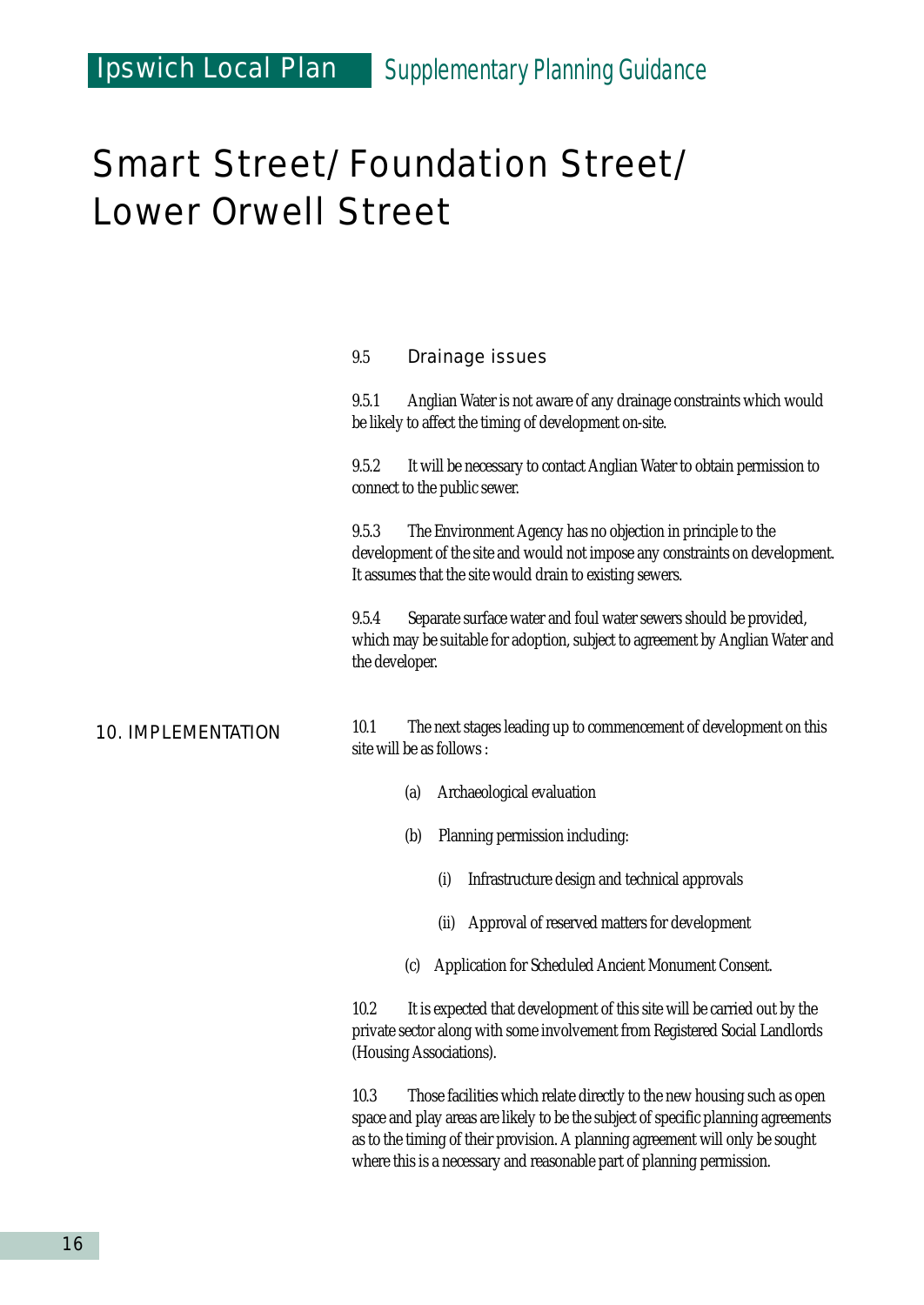#### Ipswich Borough Council

Civic Centre, Civic Drive, Ipswich, Suffolk IP1 2EE Tel: 01473 262626

| <b>Planning Policy:</b>                   | <b>Sue Arnold</b><br>Head of Strategic Planning & Regeneration<br>Direct line: 262930                 |
|-------------------------------------------|-------------------------------------------------------------------------------------------------------|
|                                           | Harvey Emms<br><b>Principal Planning Officer</b><br>Direct line: 262932                               |
| <b>Development Control:</b>               | Mike Smith<br><b>Head of Development Control</b><br>Direct line - 262902                              |
|                                           | Rod Lay<br><b>Central Area Planning Officer</b><br>Direct line: 262903                                |
|                                           | <b>Bob Kindred</b><br><b>Conservation Officer:</b><br>Direct Line: 262934                             |
| <b>Borough Engineering:</b>               | <b>David Groves</b><br>Senior Engineer<br>Direct line: 262805                                         |
| <b>Economic Development</b><br>& Property | Alison Watkinson<br><b>Principal Surveyor</b><br>Direct line: 262202                                  |
| <b>Affordable Housing:</b>                | <b>Pauline Hart</b><br><b>Housing Resource Development Officer</b><br>Direct line: 262209             |
|                                           | <b>Bill Hewlett</b><br><b>Group Manager</b><br><b>Housing and Social Needs</b><br>Direct line: 263203 |

#### 11. CONTACTS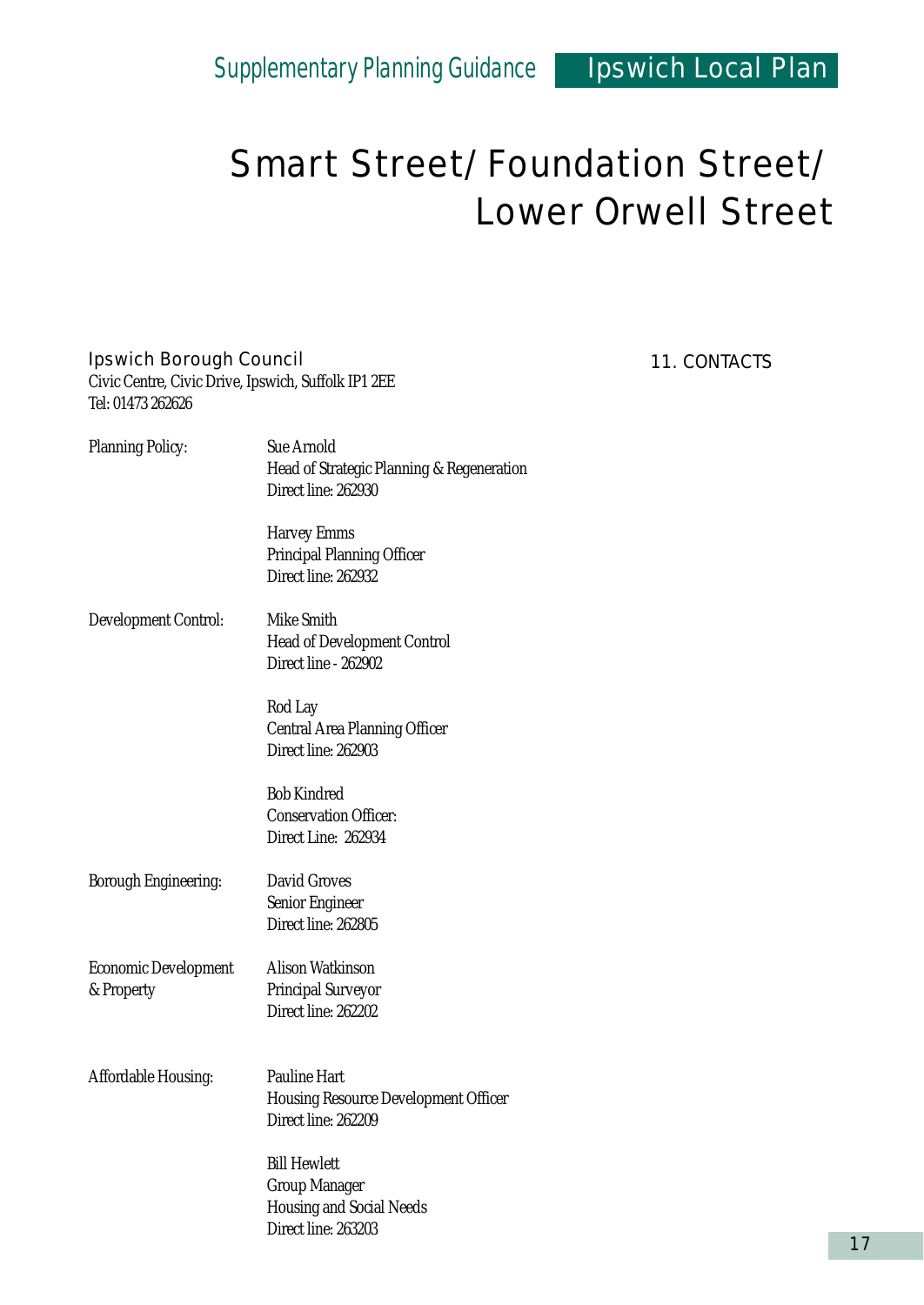### Ipswich Local Plan *Supplementary Planning Guidance*

### Smart Street/Foundation Street/ Lower Orwell Street

Noise: Paul Burrell Environmental Health Assistant Direct line: 263029

#### Suffolk County Council

| <b>Archaeological Section</b>     | Shire Hall, Bury St Edmunds, Suffolk, IP33 2AR.<br>Tel 01284 763141.          |
|-----------------------------------|-------------------------------------------------------------------------------|
| <b>Education Department</b>       | St Andrew House, County Hall, Ipswich,<br>Suffolk, IP4 1LJ. Tel 01473 583000. |
| <b>Social Services Department</b> | St Paul House, County Hall, Ipswich, IP4 1LH.<br>Tel 01473 583000             |

#### Suffolk Constabulary

Architectural Liaison Officer, Force Headquarters, Martlesham Heath, Ipswich, IP5 7QS. Tel 01473 613500

#### **Transco**

Transco, Anglia District, Padholme Road, Peterborough PE1 5XR Tel 01733 866715

#### Eastern Electricity

Eastern Electricity Networks Connections, Barton Road, Bury St Edmunds Suffolk IP32 7BG Tel 01284 726340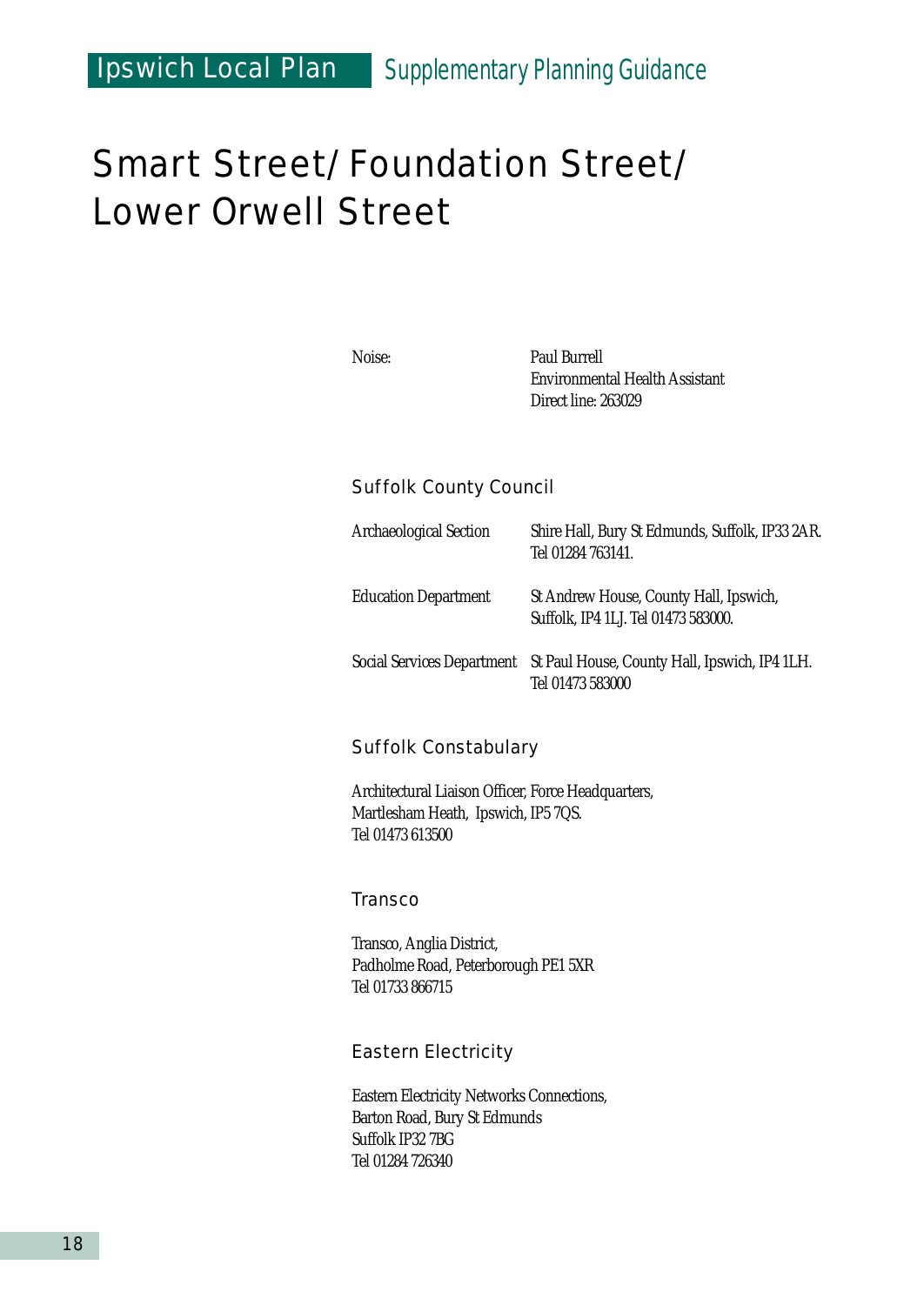#### British Telecommunications

New Developments Programmes Office, PP109, Room 115, Anzani House, Felixstowe, Suffolk IP11 8XB Tel 01394 693497

#### Environment Agency

Environment Agency - Anglian Region, Eastern Area, Cobham Road, Ipswich, Suffolk, IP3 9JE Tel 01473 727712

#### Anglian Water

Anglian Water Services Limited, 33 Sheepen Road, Colchester, Essex, CO3 3LB Tel 01206 774000

#### East Coast Cable Ltd

East Coast Cable Ltd, Century House South, Riverside Office Centre, North Station Road, Colchester, Essex CO1 1RE Tel 01206 507507

#### Mercury Communications Ltd

Mercury Communications Ltd, Utilities Department, Mercury House, Longshot Lane, Bracknell, Berkshire RG12 1XL Tel. 01344 713856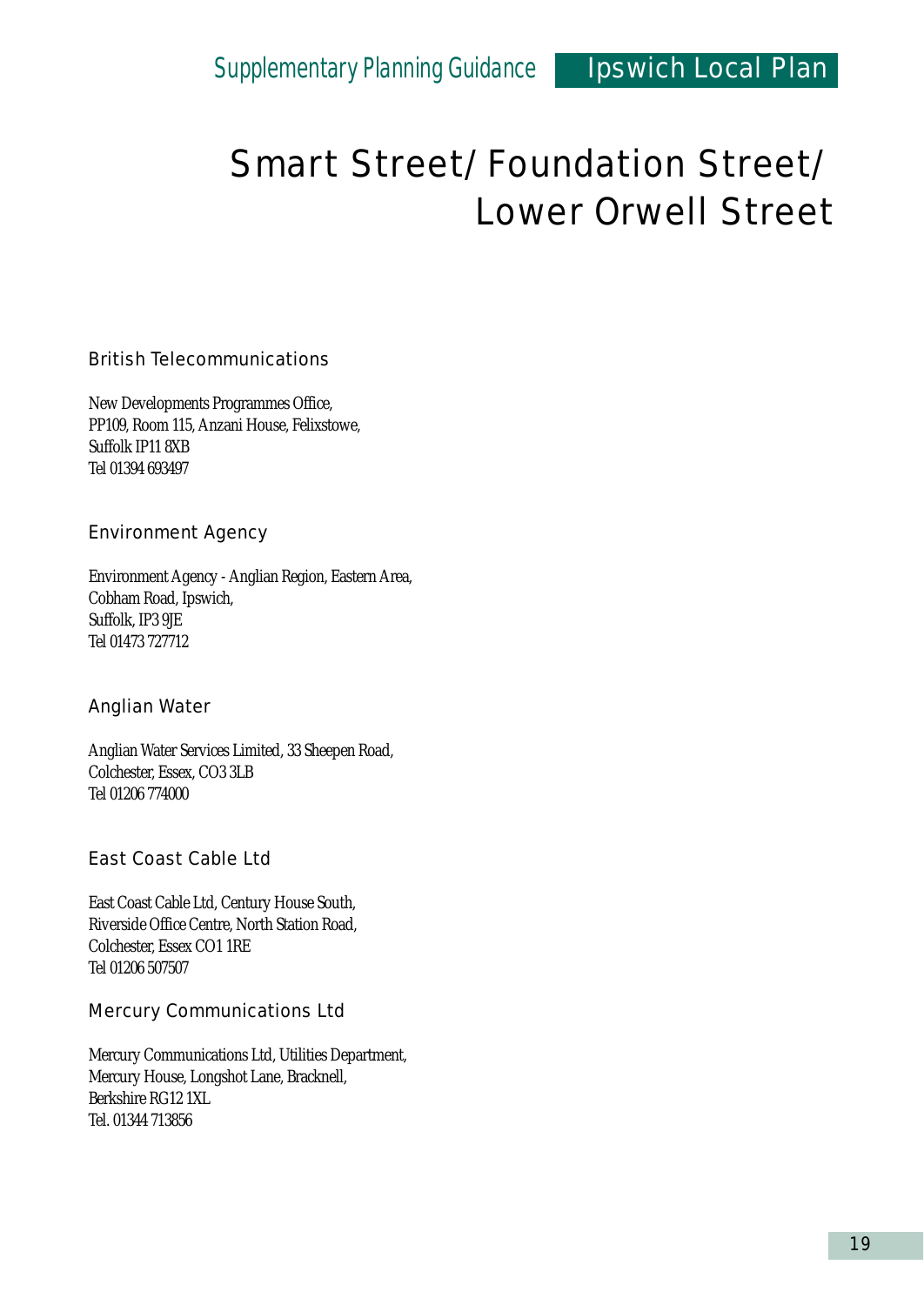#### APPENDIX 1 LOCAL PLAN POLICIES

The policies below are those which are specifically mentioned in the guidance. They are taken from the adopted Ipswich Local Plan, May 1997. The Local Plan includes supporting text to these policies.

The Local Plan can be purchased from Ipswich Borough Council.

The policies are listed in the order within the Local Plan.

#### NATURAL ENVIRONMENT POLICIES

- NE6 Where appropriate, development proposals should be accompanied by a comprehensive landscaping scheme including new tree planting to be implemented as part of the overall development.
- NE12 The Council will require an accurate survey of all existing trees on sites proposed for development including details of protective measures to be undertaken during the development process to ensure the continued health and safety of each specimen to be retained.
- NE27 The Council will support and encourage the conservation of energy and the use of alternative and renewable sources of energy in the design and layout of development proposals for new buildings and converted existing buildings. In considering applications for planning permission the Council will, where appropriate, encourage the use of:-
	- (a) heat recycling and solar energy;
	- (b) layouts which reduce wind chill;
	- (c) maximum natural daylight; and
	- (d) alternatives to non-renewable materials (e.g. tropical hardwood).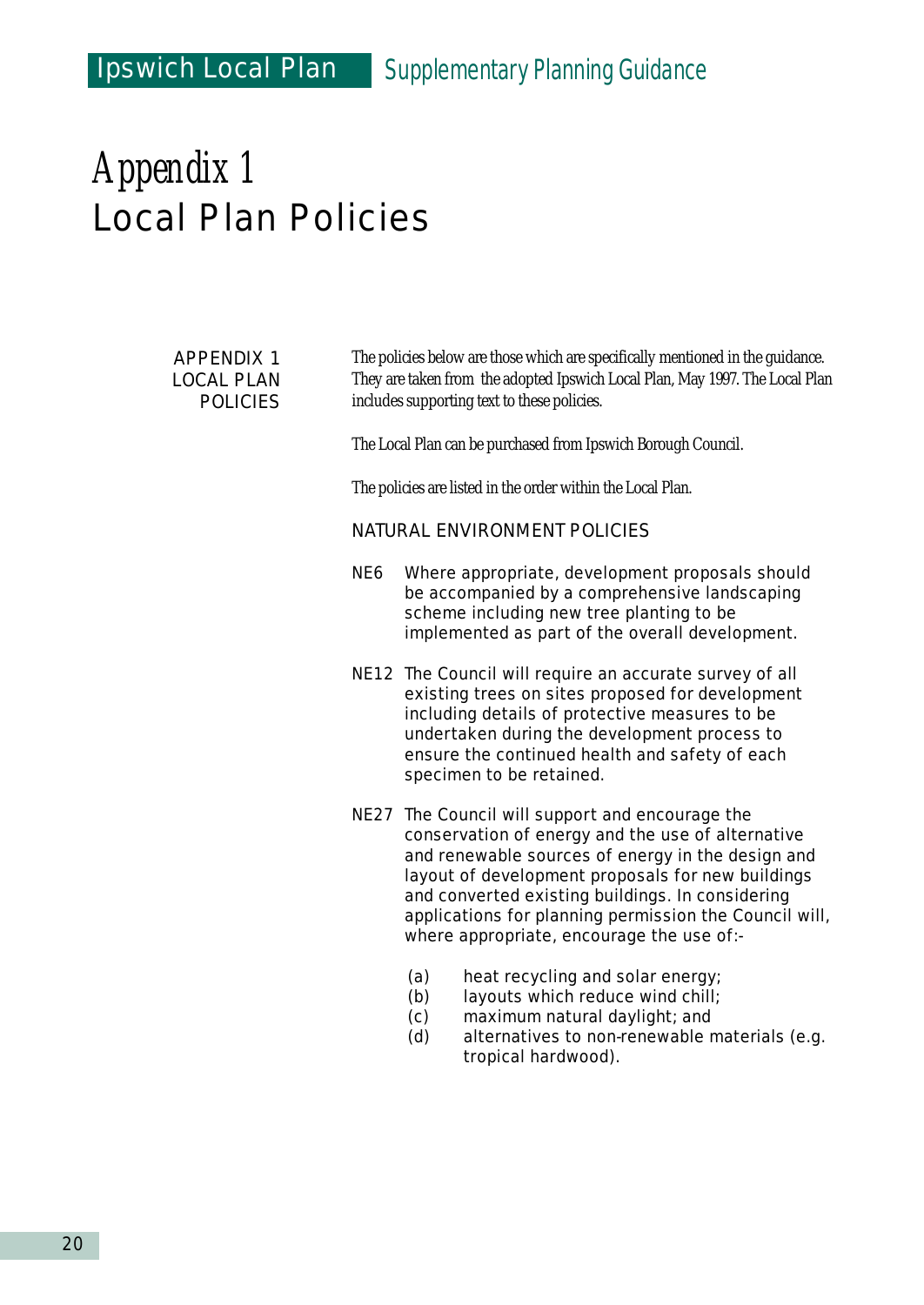#### BUILT ENVIRONMENT POLICIES

- BE1 The Council will encourage and expect a high standard of design for new development which should complement the character of Ipswich, respect historic buildings and the mediaeval street patterns and contribute to the creation of a sense of place.
- BE2 Proposals for development should be designed to respect the characteristics of the site and its surroundings. Where existing structures and buildings detract from the townscape of an area the Council will support redevelopment proposals providing they are consistent with the other policies of the Plan.
- BE7 Proposals for new housing will be assessed against the following criteria:
	- (a) The need to provide an attractive human scale environment with a sense of place;
	- (b) The need to relate to the townscape character of the locality where appropriate;
	- (c) The need to provide satisfactory spacing between dwellings and an appropriate level of private outdoor amenity space;
	- (d) The need to ensure no undue disturbance from other land uses or activities in the area; and
	- (e) The need to achieve a safe secure environment which seeks to reduce crime by providing vandal resistant street lighting, signs and furniture and open unconcealed paths and amenity areas.
- BE10 The Council will require adequate provision for people with disabilities to be included and integrated into the design and layout of new developments including new and temporary buildings, their approaches, associated car parking provision, open spaces and permeability throughout the site.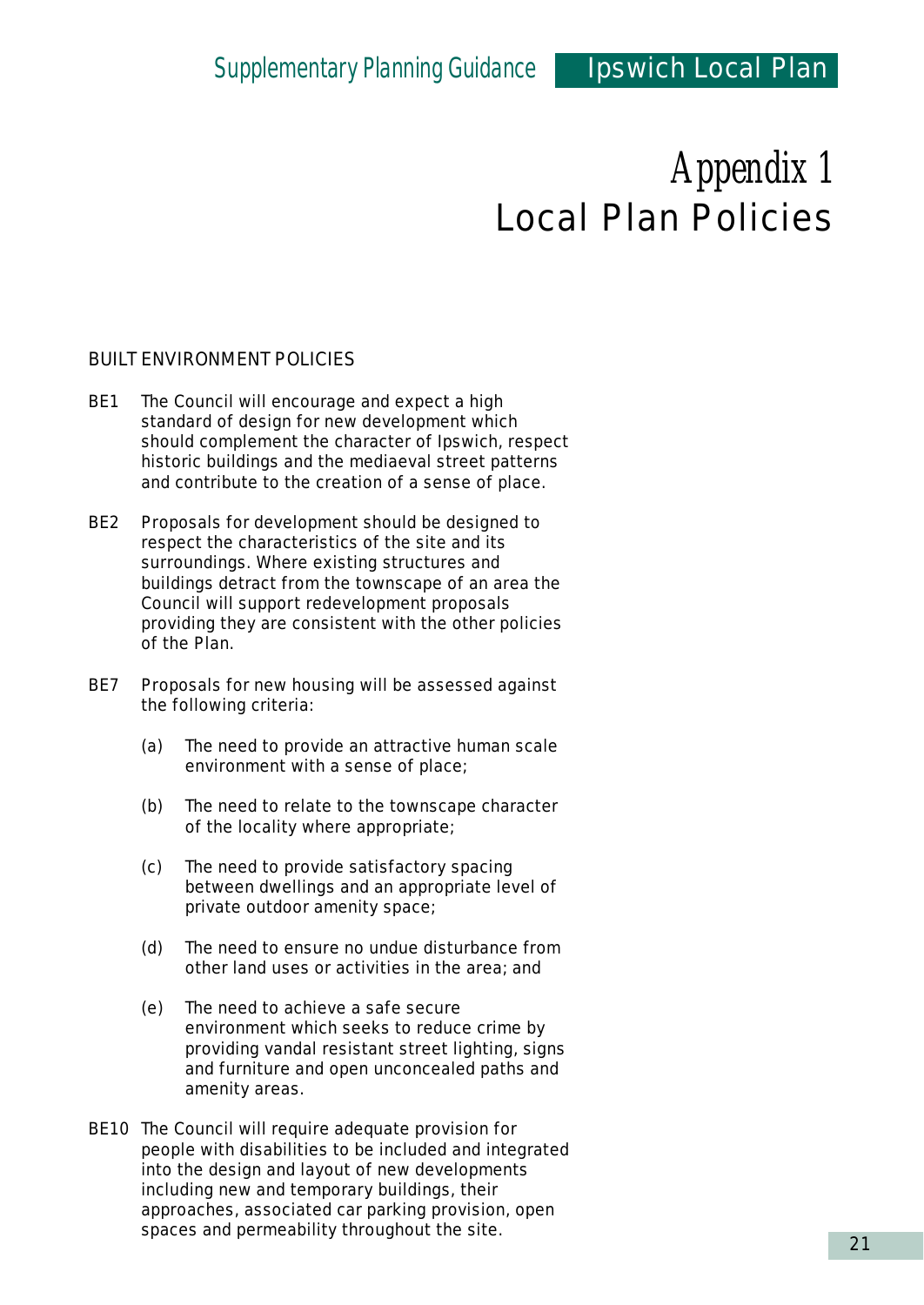- BE13 In considering development proposals, the Council will seek to ensure that the design and layout of buildings, highways and the spaces around them provide for public safety and deter vandalism and crime.
- BE15 In considering development proposals the Council will seek the retention and reinstatement of existing or former boundary walls, railings, fences and gates which complement the character and appearance of an individual building and the surrounding area.
- BE16 Proposals for new buildings should include the provision of appropriate boundary features.
- BE17 The Council will require proposals for new development including changes of use to include suitable provision for the adequate siting and screening of bin storage areas and statutory undertakers equipment.
- BE46 The Council will seek to preserve Scheduled Ancient Monuments and other remains of national importance and their settings. On other important archaeological sites the Council will seek mitigation of damage through preservation in situ as a preferred solution. When the balance of other factors is in favour of physical destruction of the archaeological site, the Council will wish to be satisfied that adequate provision is made for the excavation and recording of archaeological remains.
- BE47 Where research indicates that archaeological remains may exist, the Council will require that a developer submits an archaeological field evaluation prior to the determination of a planning application. Planning permission will not be granted without adequate assessment of the nature, extent and significance of the remains present and the extent to which the proposed development is likely to affect them. Where proposals are considered acceptable these conservation/preservation arrangements will normally be secured by a condition of planning permission and/or a planning obligation agreement.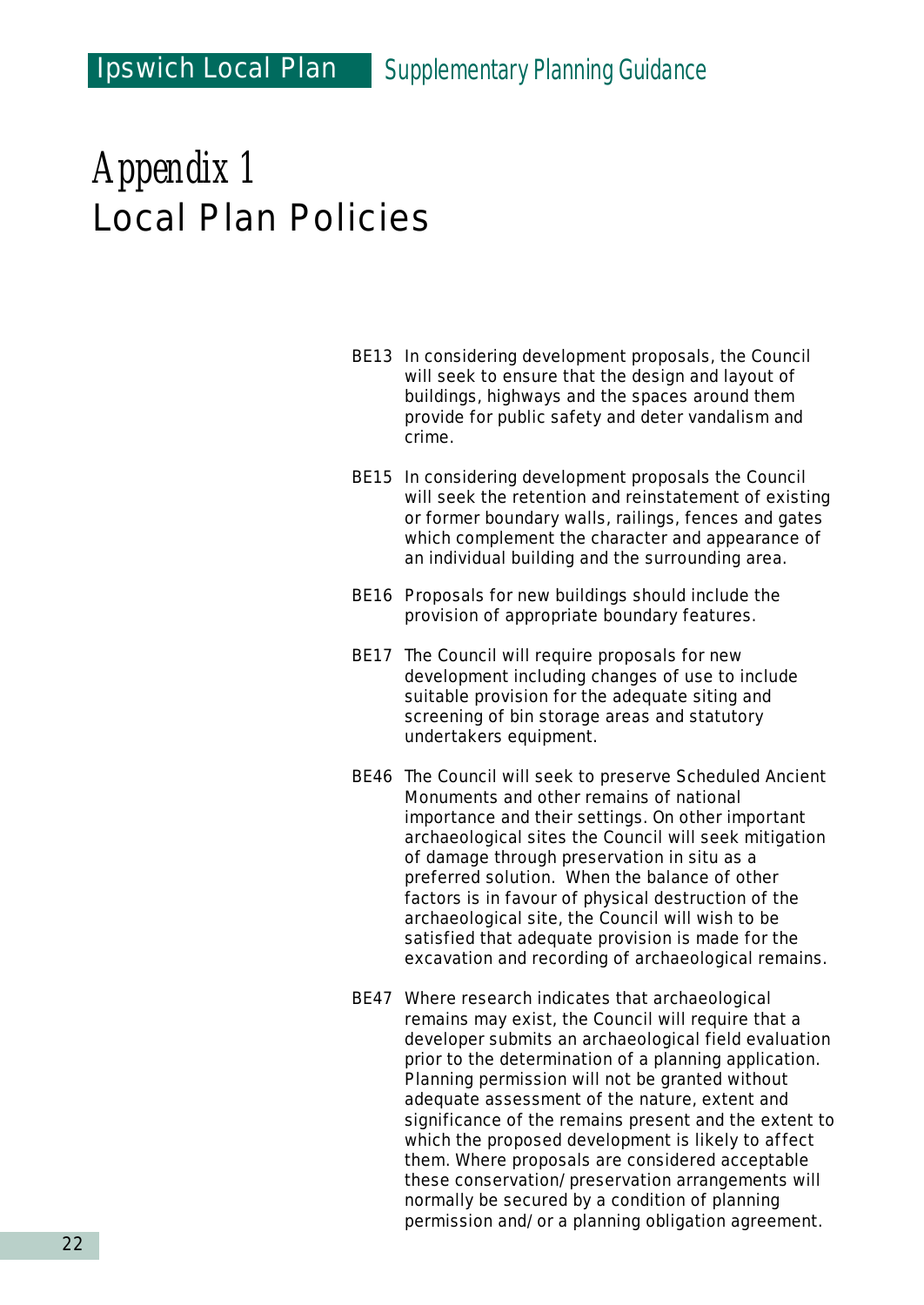#### HOUSING POLICIES

- H9 The Council will continue to enable the provision of affordable housing, housing for those with special needs and hostels in partnership with housing associations, house builders and other agencies.
- H10 When considering proposals for residential development on sites of about 1.5 hectares or for 40 dwellings or more the Council will seek to achieve a mix and balance of dwelling types to cater for a range of housing needs including an element of affordable housing. The Council will need to be satisfied that such affordable housing:-
	- (a) will be available to meet long term local needs through secure arrangements being made to restrict the occupancy of the development; and
	- (b) is compatible with other policies of the plan.
- H11 The Council will encourage schemes for the provision on suitable sites of housing for those with special needs, including the elderly, people with disabilities and people in need of supportive care if they are to lead independent lives.
- H12 Wherever possible new dwellings should be constructed to be accessible to visitors in wheelchairs and capable of adaptation to suit most people with disabilities.
- H13 In larger residential developments of 15 dwellings or more the Council will seek to achieve a proportion of dwellings to be agreed with the developer specifically designed to be capable of adaptation to the standard set out in Wheelchair Housing (HDD occasional paper 2/75, DoE 1975) without further structural alteration. These dwellings should be distributed throughout the development and have parking provision adjacent in accordance with the parking standards.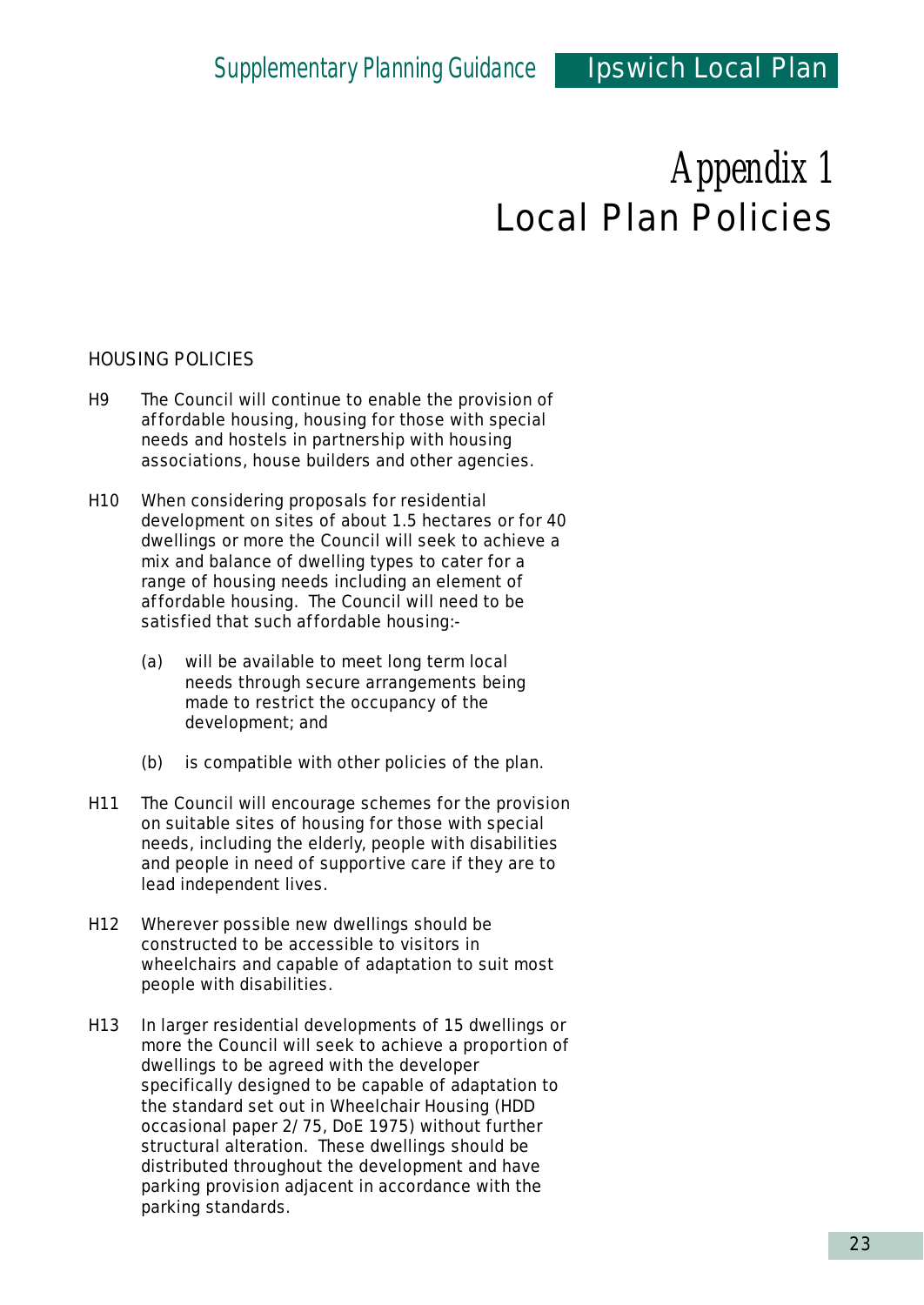#### RECREATION AND LEISURE POLICIES

- RL6 It will be expected that in residential developments providing 15 or more homes open space will be provided sufficient to meet the needs of the residents for children's play and informal recreational use where this is not available from public provision convenient to the site. Such land should be landscaped and equipped for its purpose by the developer and retained permanently as open space. On sites where the provision of such open space is not practical a contribution may be sought for the provision of comparable recreational provision as a part of public open space proposals convenient to the site by way of planning obligation agreements.
- RL12 Proposals for residential development on sites of fifteen or more homes will normally be expected to provide for a children's play area in accordance with the Council's Supplementary Planning Guidance. On sites where the provision of usable recreational open space is not practicable the developer may be expected to provide for a comparable recreational facility elsewhere secured as part of a planning obligation agreement.
- RL13 Where the Council agrees to adopt a play area, it should first be laid out in accordance with the Council's adopted Supplementary Planning Guidance for play areas.

#### COMMUNITY FACILITIES POLICIES

CF8 Where residential development creates extra demand for school places which cannot be accommodated within existing schools, the developer will be expected to contribute towards meeting this additional demand.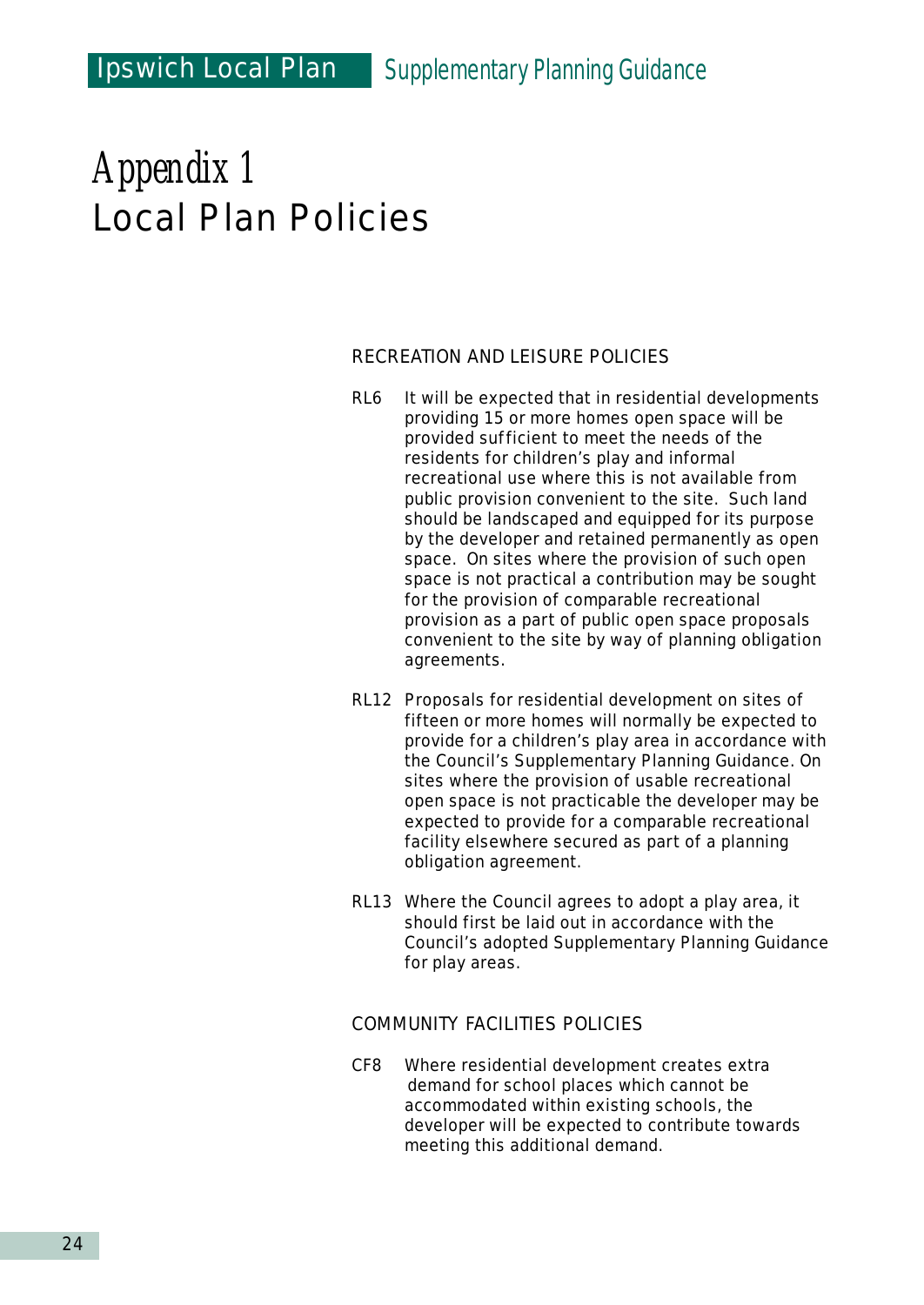#### TRANSPORT POLICIES

- T8 Development proposals will be expected to take account of pedestrian accessibility to the site as well as the wider effects of the development upon pedestrian movement. The line of existing and proposed pedestrian routes should be respected and development generating high levels of pedestrian flows will be expected to provide or contribute towards the improvement of pedestrian facilities.
- T10 Proposals for development will be expected to respect the line of identified cycle routes and where appropriate provide cycle parking facilities in accordance with the Council's parking standards.
- T15 Proposals for new development involving the provision of car parking will be expected to provide an adequate number of parking bays to be marked out and reserved for use by disabled persons in accordance with the Council's parking standards.